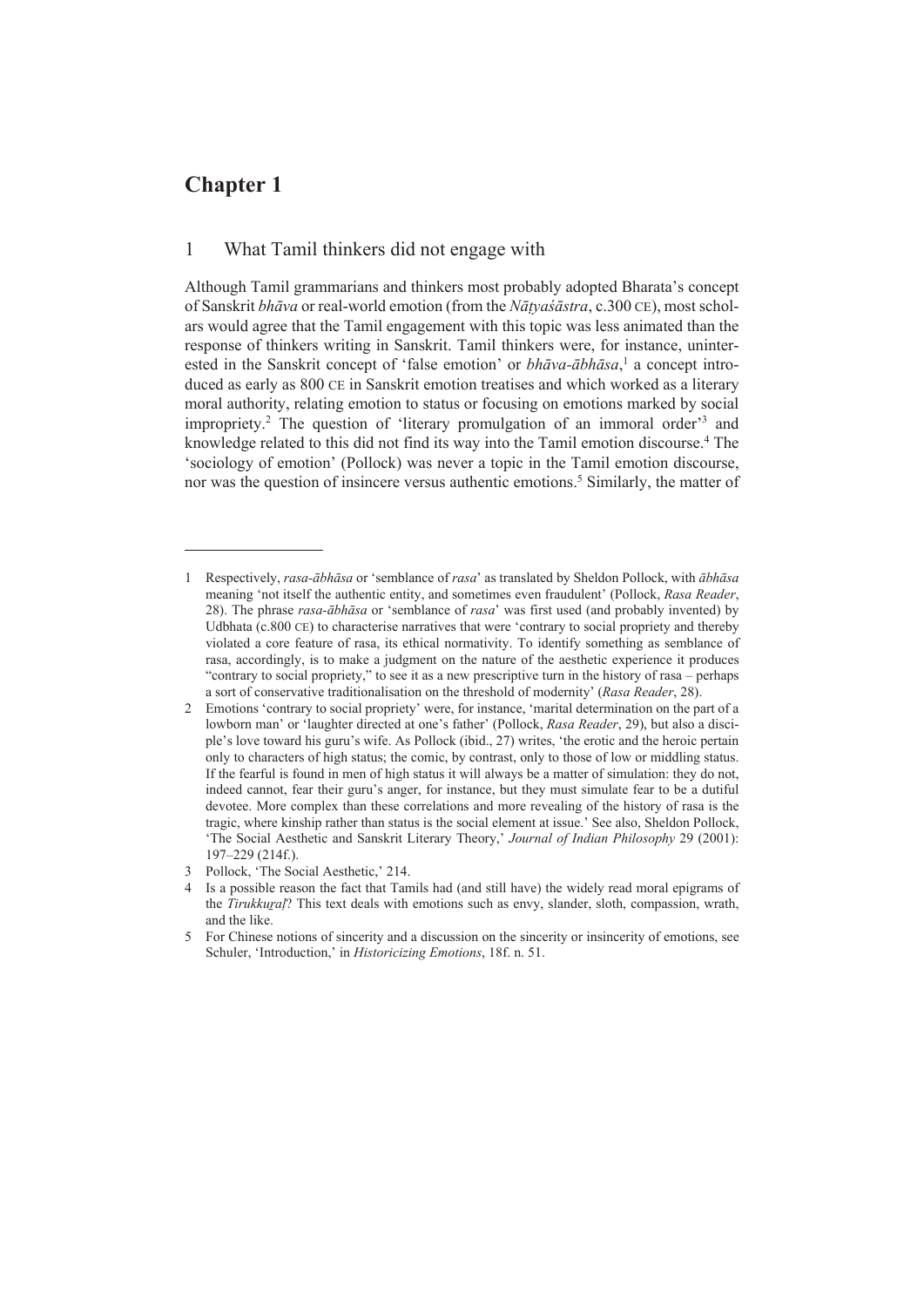emotion conjunctures, such as one emotion giving way to another, or an emotion coexisting with others in a set of emotions, was rarely discussed theoretically.<sup>6</sup> Also rarely considered (with the exception of Pērāciriyar) was the fact that weeping can just as well be the result of happiness or an eye disease, not only of sorrow.<sup>7</sup>

Striking as well is that while there was a great predilection for counting and listing emotions, there was no interest in organising emotions into emotion families, that is, clusters sharing common characteristics (e.g., positive emotions, prosocial emotions, or savoring emotions [such as contentment, sensory pleasure, or desire]). Further, there is little evidence that Tamil *meyppāṭu* thinkers pondered the question of whether there are specific 'religious emotions' (e.g., being possessed by a god, love towards a god, being angry with god, or doubt in god).8 Nonetheless, commentators on the *Tolkāppiyam meyppāṭu* root-text explicitly exclude the emotion of quiescence (*natuvunilai*), since they consider this emotion possible only for ascetics, those detached from the world. Moreover, the sixteenth-century Vaisnava poet-devotee-theorist Kurukaip Perumāḷ Kavirāyar considered literature (albeit devotional literature) and the technical terms *meyppāṭu* and *cuvai* appropriate for concepts of religious emotions.<sup>9</sup>

Although it seems as if the Tamil theorists were uninterested in a number of areas, we should remain sceptical of commonly accepted views regarding their conservatism and lack of innovation. It is also possible that Tamil theorists were not interested in

<sup>6</sup> For instance, *Naṟṟiṇai* 371: when joy is replaced by sorrow, the lover grows physically thin and her glistening bangles loosen on her arms; see *Naṟṟiṇai: Text, Transliteration and Translations in English Verse and Prose,* vol. 2, comp./ed. V. Murugan (Chennai: Central Institute of Classical Tamil, 2011), 1139–41. The idea that *meyppatus* can be experienced in combination seem to have been introduced by the seventeenth-century commentator on the *Māṟaṉalaṅkāram*; see ch. 2, *Meyppāṭu* source readings below, *s.v. Māṟaṉalaṅkāram*, point j. – On the questions of conjunctures of emotions in Sanskrit, cf. Pollock, *Rasa Reader*, 28.

<sup>7</sup> This is something that Sanskrit thinkers did write about, as for instance Abhinavagupta; see Pollock, *Rasa Reader*, 200.

<sup>8</sup> One would have expected this at least from the time of the *Tēvāram* onward, when devotional *bhakti* was the main focus of religion. According to Shulman, *Tamil: A Biography*, 74, there is evidence that the *Tēvāram* in its present form was edited and arranged 'in the course of the eleventh century' in the Cōḻa country.

<sup>9</sup> See Kurukaip Perumāḷ Kavirāyar's sixteenth-century grammar *Māṟaṉalaṅkāram* (*Māṟaṉalaṅkāram mūlamum paḻaya uraiyum*, ed. Ti. Vē. Kōpālaiyar [Ceṉṉai: Śrīmath Āṇṭavaṉ Ācciramam Śrīraṅkam, 2005]; also ch. 2, *Meyppāṭu* source readings below, *s.v. Māṟaṉalaṅkāram*). This finding refutes a statement by Jennifer Steele Clare that Tamil theories of poetics did not address or incorporate religious *bhakti* devotion ('Canons, Conventions and Creativity: Defining Literary Tradition in Premodern Tamil South India' [PhD diss., University of California, Berkeley, 2011], 15, 102). Cf. the Sanskrit case: Sheldon Pollock, 'Rasa after Abhinava,' in *Saṃskṛtasādhutā: Goddess of Sanskrit: Studies in Honour of Professor Ashok Aklujkar*, eds Chikafumi Watanabe, Michele Desmarais and Yoshichika Honda (New Delhi: D. K. Printworld Ltd., 2012), 429–45 (431), where it is described how the *rasa* (aesthetic emotion) discourse spilled over into religious *bhakti* domains, engendering theological aesthetics. See also Pollock, *Rasa Reader*, 300f.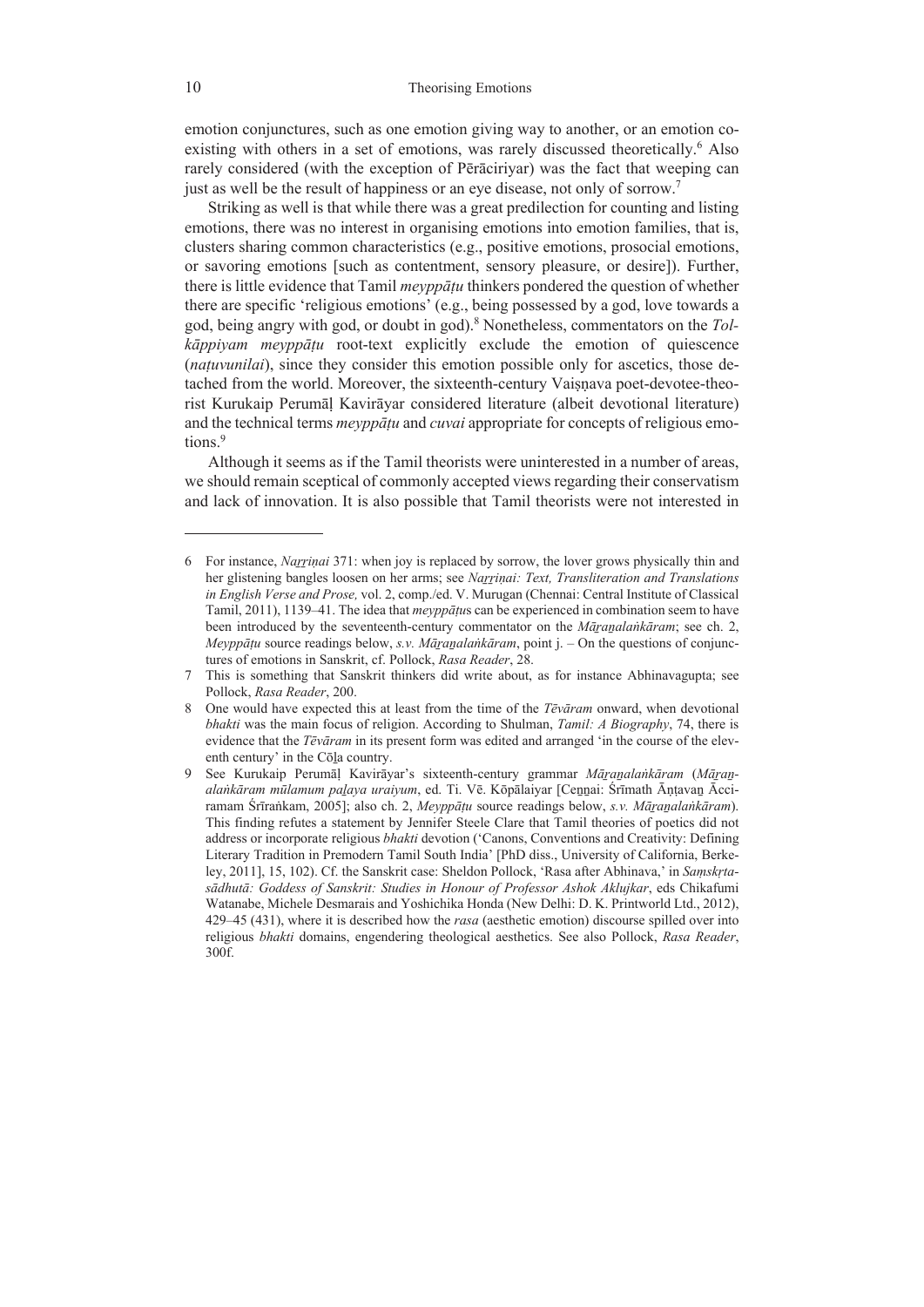certain aspects of Sanskrit inventiveness, because there were Tamil categories that already covered similar topics.10

# 2 Tamil thinkers, their interest in emotions, and premodern shifts in Tamil emotion knowledge

The goal of this section is to understand the emotion knowledge of particular groups of people or individual thinkers in the past. Here, I outline briefly how the key Tamil emotion term *meyppāṭu* is used in various treatises and commentarial works dating to a specific period of time, namely, from about the mid-first millennium CE to the seventeenth century. I roughly delineate the shifts and the semantic net in these texts, as well as the codified emotion knowledge related to them. The Tamil emotion theorists' focal points and emphases have not been always the same when they talked about emotion. To corroborate the observations in this outline, the *Meyppāṭu* source readings in chapter 2 of the book offer passages from these source texts with their translations.

# **Tolkāppiyaṉār's**<sup>11</sup> **chapter on literary emotion,** *Tolkāppiyam Poruḷatikāram Meyppāṭṭiyal***, mid-first millennium(?) CE**<sup>12</sup>

The Tamil root-text of the emotion theory (the *meyppāṭu* chapter of the *Tolkāppiyam*) with which we begin brought important changes regarding the sphere where emotions

<sup>10</sup> Such as, for example, the Sanskrit concept of *dhvani*, in which Tamil theorists were not interested, since they had the technical category of *uḷḷurai*, 'implicit meaning', first mentioned in the *Tolkāppiyam*; see Cānti Cātaṉā's *Glossary of Historical Tamil Literature*, vol. 2, 435. See also the sixteenth-century grammar *Māṟaṉalaṅkāram*, p. 218, and Ti. Vē. Kōpālaiyar, *Tamiḻ ilakkaṇap perakarāti*, vol. 12, *poruḷ: aṇi* (Chennai: Tamiḻmaṇ, 2005), 139. On the *dhvani* 'resonance' theory (ninth century) about meaning or content that is not explicitly stated, see Lawrence McCrea, '"Resonance" and Its Reverberations: Two Cultures in Indian Epistemology of Aesthetic Meaning,' in *The Bloomsbury Research Handbook of Indian Aesthetics and the Philosophy of Art*, ed. Arindam Chakrabarti (London: Bloomsbury, 2016), 25–41 (28). On the term *uḷḷurai* and the complementary category *iṟaicci*, 'suggestion', see also Shulman, *Tamil: A Biography*, 45.

<sup>11</sup> Tolkāppiyaṉār is the fictive name of the author (whether a single person or a group of compilers) of the work called *Tolkāppiyam*. This name was already used by the *Tolkāppiyam*'s premodern commentators. The editions used are: [*TP*Iḷam] *Tolkāppiyam, poruḷatikāram, meyppāṭṭiyal, Iḷampūraṇam*, ed. Mu. Caṇmukam Piḷḷai (Chennai: Mullai Nilaiyam, [1996] 2014) with Iḷampūraṇar's commentary; and [*TP*Pēr] *Tolkāppiyam, poruḷatikāram, meyppāṭṭiyal, Pērāciriyar urai*, ed. Ku. Cuntaramūrtti (Chidambaram, Annamalainagar: Annamalai University, [1985] 2012) with Pērāciriyar's commentary.

<sup>12</sup> This dating is subject to debate. Some contemporary scholars are of the opinion that the *Tolkāppiyam* is by a single author, others consider it a composition from different time layers, with the *meyppāṭu* discussion an addition to the Tamil poetic theory adapted from the Sanskrit model of the seventh chapter of the *Nāṭyaśāstra*. Of course, the question of dating also involves the question of which text is earlier, and thus which influenced the other. The present overview will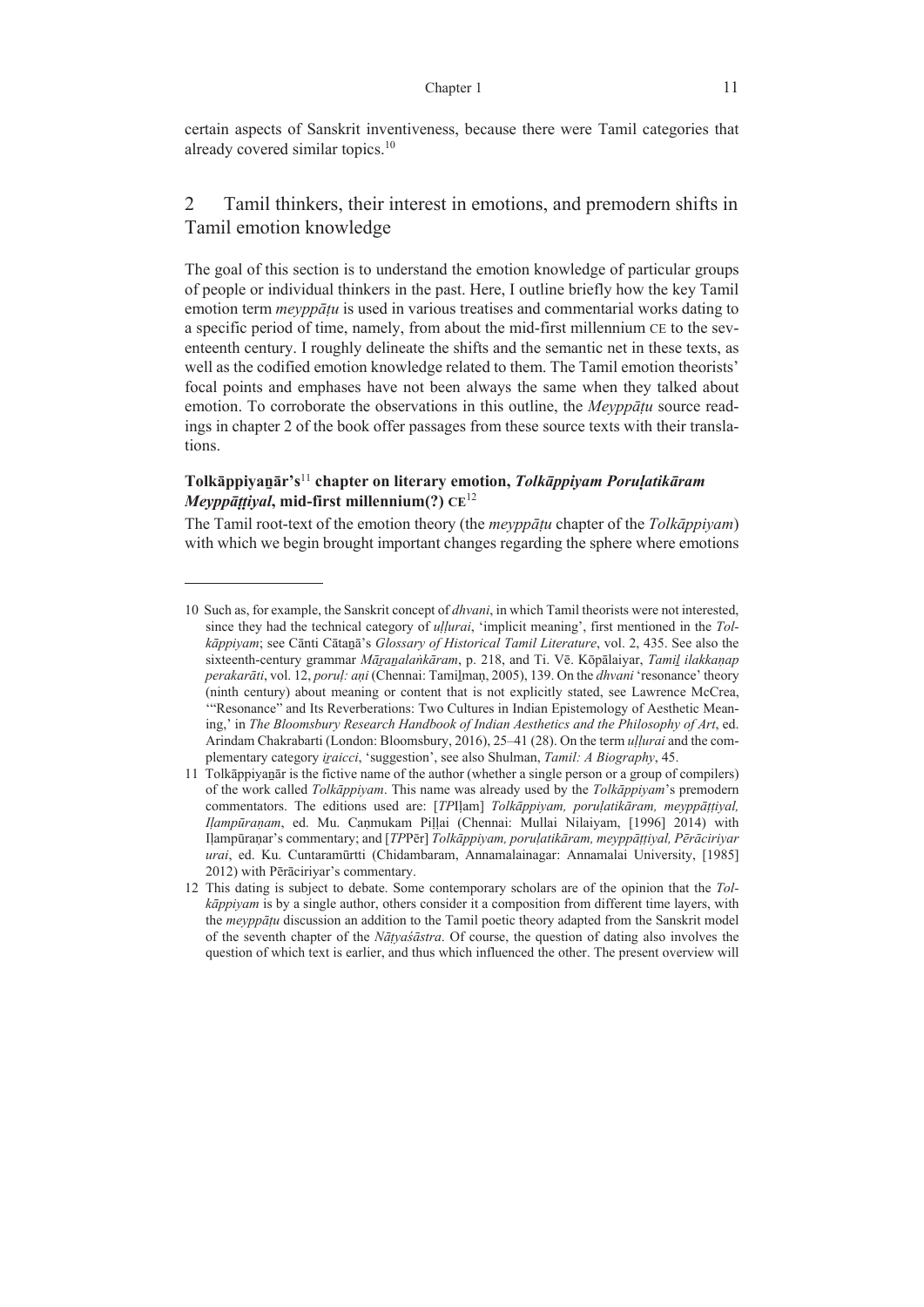were discussed. In this Tamil grammar on poetics, $13$  the most important change is the move of emotion from dramatic theory to poetic theory, whereby the emotion template is extended from play (*pannai*), as explicated in the Sanskrit *Treatise of Drama*  $(N\bar{a}t\gamma a\dot{s}\bar{a}$ *stra*, c.300 CE),<sup>14</sup> to the poem (*ceyyul*). Implicit in this shift is the locus of emotion moving from actors on the stage to text-internal characters. Despite the obscure and perhaps complicated process of this historical transition, what is important regarding the concept of emotion in Tolkāppiyaṉār's *meyppāṭu* emotionology is his appropriation of the Sanskrit notion of *bhāva* or ordinary emotion, rather than Sanskrit aesthetic emotion or *rasa*, which 'cannot be a response to the real world, the world outside the theater, for there, grief is truly grief' (Pollock).15 However, the emotion knowledge embodied in these two language-bound concepts, Tamil *meyppāṭu* and Sanskrit *bhāva*, is not exactly the same, since the latter served the realisation of *rasa*.

It remains unclear what Tolkāppiyaṉār exactly means with the term *meyppāṭu*, and thus, its translation is difficult.<sup>16</sup> What does seem clear is that the term cannot be reduced to Sanskrit *sāttvikabhāva*, 'bodily reaction'. How early the concept of the somatisation of emotion was introduced remains an open question. Although Tolkāppiyaṉār never addresses emotional events in the body, in mid-first-millennium moral literature there is clearly an emotion knowledge of internal emotion attached to external gestures (see, for example, *Tirukkural*, 696).<sup>17</sup> Also unclear is why Tolkāppiyanār places laughter at the top of his list, an indication of its importance.<sup>18</sup>

not participate in this debate. The dating fourth- or fifth-century has been proposed by Anne E. Monius, 'Love, Violence, and the Aesthetics of Disgust: Śaivas and Jains in Medieval South India,' *Journal of Indian Philosophy* 32 (2004): 113–72 (130 n. 52). For more about the text's possible dates, see K. Balasubramanian, *Studies in Tolkappiyam: Professor T. P. Meenakshisundaran Birth Centenary Volume* (Chidambaram, Annamalainagar: Annamalai University, 2001). For the various proposed dates, see the long list in Gregory James, *Colporuḷ: A History of Tamil Dictionaries* (Chennai: Cre-A, 2000), 83 n. 20.

<sup>13</sup> On the tradition's view that grammar preceded poetry as the condition of the latter's practice; see Shulman, *Tamil: A Biography*, 39.

<sup>14</sup> See in the *Meyppāṭu* source readings of chapter 2 below details to the Sanskritic *Nāṭyaśāstra,*  chapters 6 and 7, with an overview of its ideas.

<sup>15</sup> It was precisely the difference between these two types of experiences that preoccupied Sanskrit thinkers (see Pollock, *Rasa Reader*). ‒ Most modern scholars, including Cox, Thirugnanasambhandhan, and Marr, agree that the *Tolkāppiyam*'s theory of *meyppāṭu* is based on the conception of ordinary real-life emotion (Skt. *bhāva*) rather than aesthetic emotion (*rasa*); see Cox, 'From Source-Criticism,' 134; P. Thirugnanasambhandhan, 'A Study of Rasa - Thlokāppiyar [sic!] and Bharata,' in *The Earliest Complete Grammar Studies in Tolkāppiyam*, eds Pa. Marutanāyakam, Ku. Civamani and M. Dominic Raj (Chennai: Sekar Pathippagam, 2010), 332–343 (332ff.); John Ralston Marr, *The Eight Anthologies: A Study in Early Tamil Literature* (Madras/Chennai: Institute of Asian Studies, 1985), 56.

<sup>16</sup> See section 3 below on the problems of translation.

<sup>17</sup> The precise sectarian affiliation of the *Tirukkuṟaḷ* remains unclear; see Anne Monius, *Imagining a Place for Buddhism: Literary Culture and Religious Community in Tamil-Speaking South India* (New York: Oxford University Press, 2001), 157.

<sup>18</sup> Cf. Abhinavagupta's *The New Dramatic Art* (*Abhinavabhāratī*, 1000 CE), a commentary on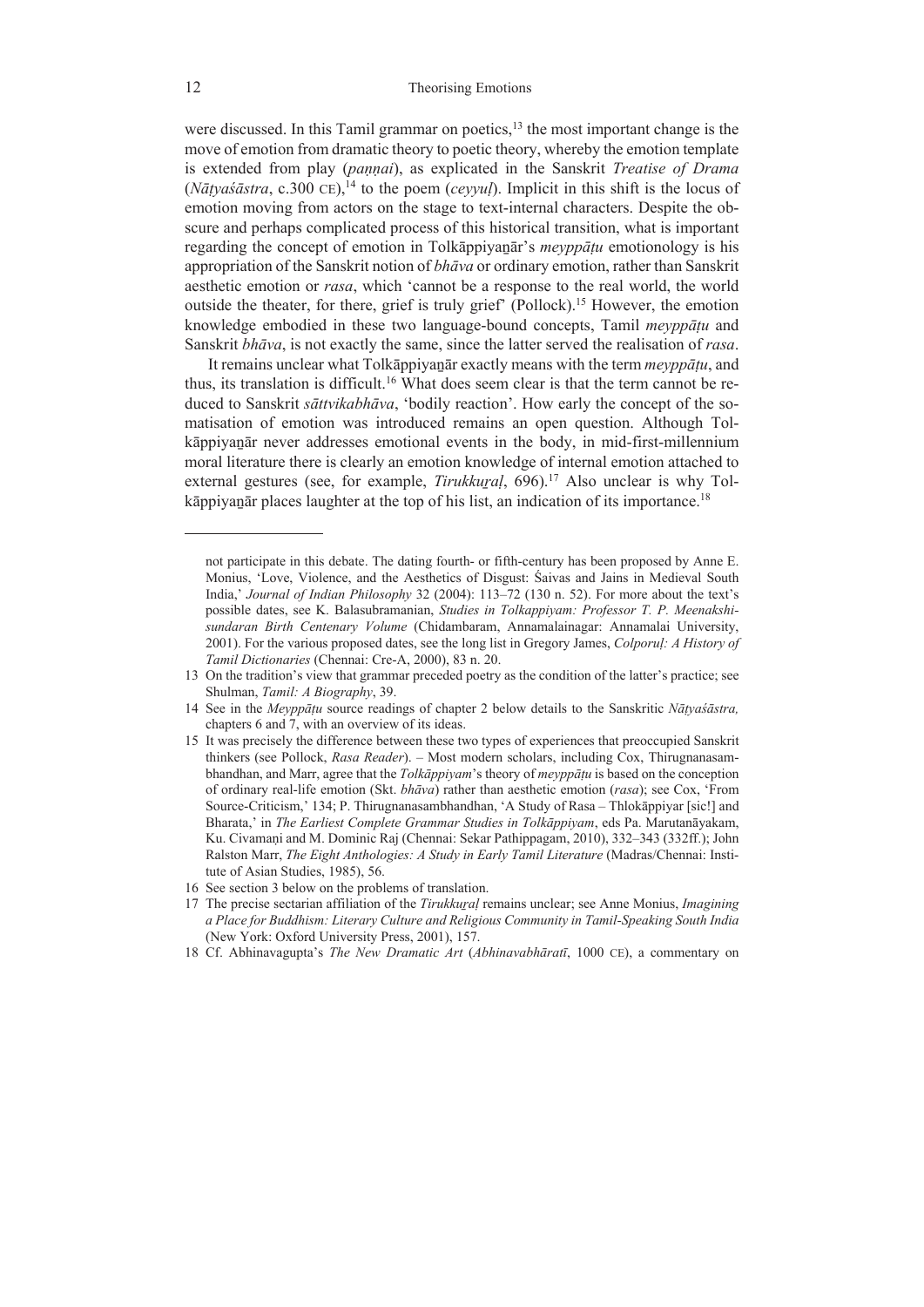# **Puttamittiraṉ's** *Vīracōḻiyam***, c.1060**–**1068 CE**<sup>19</sup> **and its commentary by Peruntēvaṉār, late eleventh or early twelfth century(?)**<sup>20</sup>

The *Vīracōḻiyam*, a treatise on Tamil grammar and poetics, in verse form,21 'models itself on the *Tolkāppiyam* and applies Sanskrit rules and usage to that Tamil para- $\dim^{22}$  This highly Sanscriticised<sup>23</sup> Buddhist text was seemingly a marginal text.<sup>24</sup> The Tamil-speaking Buddhist known as Puttamittiraṉ composed the *Vīracōḻiyam* in honour of his royal Cōla patron Vīrarācēntira/Vīrarājendra.<sup>25</sup> As Monius states, 'the VC can anticipate an audience of literary audience well versed in the poetics of the Caṅkam anthologies'26 and equally well acquainted with the *Kāvyādarśa*, 27 thus showing that there was a long-standing sense of 'equality' between Tamil and Sanskrit.28

Bharata's *Treatise on Drama* (*Nāṭyasāstra*), which states (in Pollock's translation): 'Insofar as love is readily accessible to all creatures and thus entirely familiar, and thereby pleasing to all, the erotic is named first.' (Pollock, *Rasa Reader*, 206).

<sup>19</sup> This dating is that of Cox, 'From Source-Criticism,' 119.

<sup>20</sup> This date has been suggested by Monius, *Imagining*, 138.

<sup>21 181</sup> verses.

<sup>22</sup> Monius, *Imagining*, 118.

<sup>23</sup> See the *Vīracōḻiyam*'s bold statements that it will explain Tamil grammar and poetic theory 'according to the ancient rules of grammar [sanctioned by] northern texts [*vaṭa nūḷ*, BS]' and that the principles of poetic ornamentation in particular will be discussed in light of 'the statements of Taṇṭi'. This signals an 'entirely new sort of Sanskrit influence at work, a brand of self-conscious appropriation and incorporation of Sanskrit analytic terms and framework without precedent in Tamil' (Monius, *Imagining*, 129).

<sup>24</sup> See Eva Wilden, *Manuscript, Print and Memory: Relics of the Caṅkam in Tamilnadu* (Berlin: de Gruyter, 2014), 308; Monius, *Imagining*, 120.

<sup>25</sup> See *Vīracōḻiyam*, preface, v; I refer to the edition from Kā. Ra. Kōvintarāj Mutaliyār, ed., *Puttamittiraṉār iyaṟṟiya Vīracōḻiyam mūlamum, Peruntēvaṉār iyaṟṟiya uraiyum* (Chennai: Pavāṉantar Kaḻakam, 1942). ‒ As Monius (*Imagining*, 138) states: 'The Vīracōḻiyam and its commentary are [...] the sole remaining artifacts of [...] Buddhist Cōla-era literary culture of southern India.' 'The commentary of the VC provides a glimpse of what must have once been a flourishing Buddhist literary cuture in Tamil' (ibid.). The commentary of Puttamittiraṉ's diciple Peruntēvaṉār is perhaps one of the earliest prose commentaries: 'The commentator on the Vīracōliyam [...] displays his significant erudition in all manner of Tamil poetic composition, citing both literary classics and earlier theoretical works on grammar and poetry' (Monius, *Imagining*, 143).

<sup>26</sup> Anne Monius, 'The Many Lives of Daṇḍin: The *Kāvyādarśa* in Sanskrit and Tamil,' *International Journal of Hindu Studies* 4.1 (2000): 1‒37 (12).

<sup>27</sup> According to tradition, the author of the *Kāvyādarśa*, Daṇḍin, lived at the seventh-century Pallava court at Kāñcīpuram, South India (Monius, *Imagining*, 129). The Pallavas supported Jainism, Buddhism, and Hinduism. For a comparative discussion of the *Kāvyādarśa*, the *Vīracōḻiyam* and the *Taṇṭiyalaṇkāram*, see Monius, 'Many Lives of Daṇḍin,' 1‒37.

<sup>28</sup> Monius states *(Imagining, 125–27)*: In the Viracoliyam 'the regional language (Tamil) and its literary/poetic corpus are the focus, and northern [Sanskrit, BS] textual traditions are invoked to show the translocal qualities of Tamil. Tamil thus becomes a grammatical and poetic standard, like Sanskrit'. That is, the VC is 'the exposition of Tamil as a literary language in full accord with Sanskritic rules of grammar and aesthetic principles […]' (ibid., 127). Also another of Monius'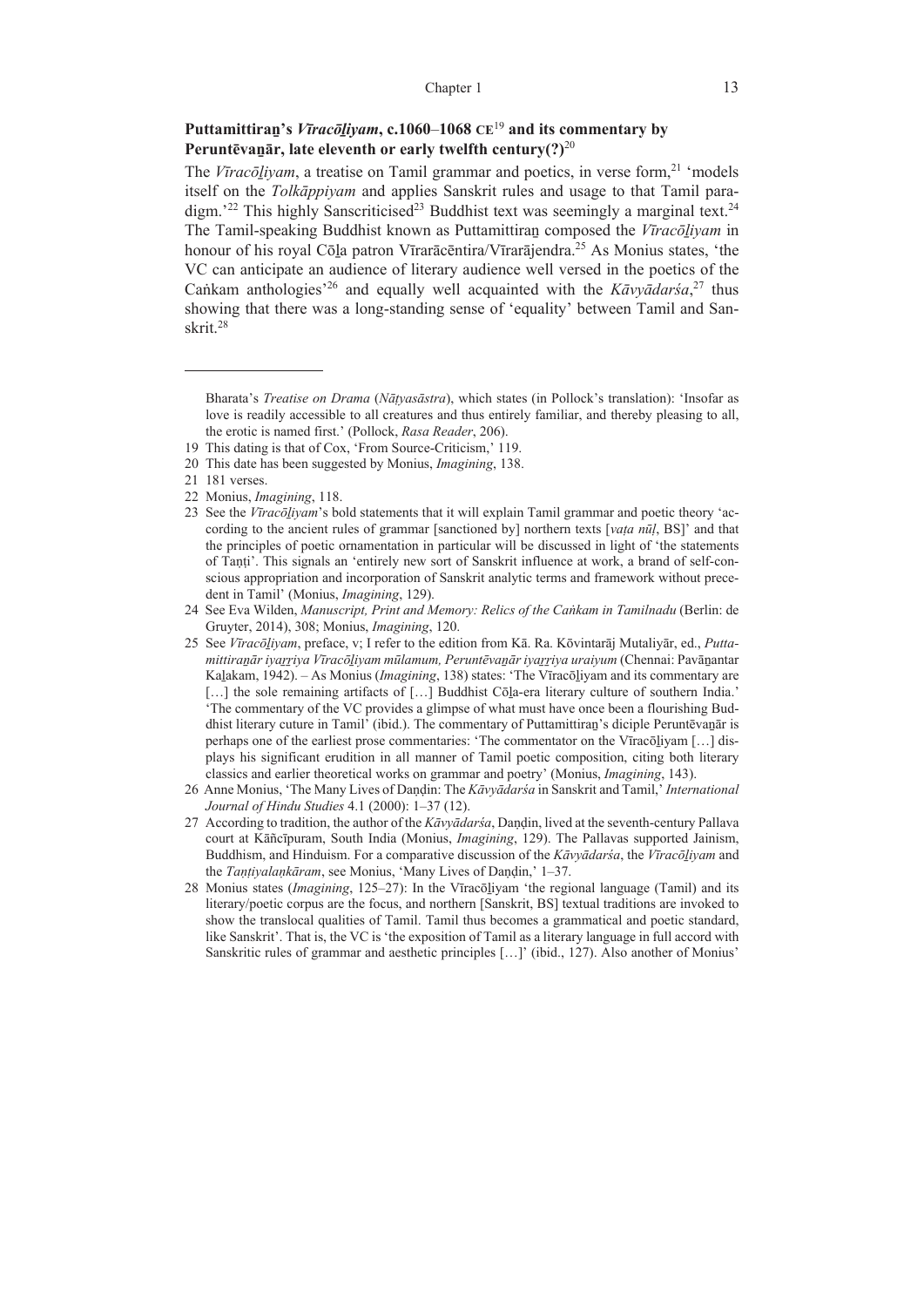The emotion discourse of the medieval period was marked by intellectual dynamism. While the Sanskrit *rasa* theory had created a paradigm shift around 900–1000 CE from aesthetic emotion in literary characters to the aesthetic response of the reader or spectator, $2<sup>9</sup>$  it was not, however, this paradigm that spilled into the theory of *meyppāṭu*. The learned Tamil discourse of the eleventh century felt another influence, as can be witnessed in the Tamil *Vīracōḻiyam*. In this Buddhist grammar, a fundamental reconfiguration of emotions takes place, including their semantic net and knowledge related to them. Though the discussion remains purely related to texts and characters, the third section, Poruḷ, of the *Vīracōḻiyam* introduces *meyppāṭu* as both a bodily event and a verbal expression, an interpretation far beyond that presented in the emotion root-text of the *Tolkāppiyam*.

A second change found in the *Vīracōḻiyam* is the assimilation of Sanskrit aesthetic principles into Tamil *meyppāṭu* knowledge (absent in the *Tolkāppiyam*), with the incorporation of the Sanskrit aesthetic emotion (*rasa*) of erotic love or *śṛṅgāra*30 into the list of the eight basic *meyppāṭu*s. In exchange, the Tamil *meyppāṭu* of anger has been discarded. It is striking that erotic love/desire31 (*śṛṅgāra/kāma*) is not only placed at the top of the list, indicating its importance, but also, and above all, it is understood as the ultimate *meyppāṭu*.<sup>32</sup> These shifts (of particular concern for Buddhists<sup>33</sup>) did not occur without new technical terms being introduced, such as *kuṟippu*, a functional term denoting the physical or mental signs of the desire (*vēṭkai*) felt by lovers.34 We meet this term again in the later discourse, but with a different connotation.

observations is noteworthy, namely 'that much of Sri Lanka was under Cōḻa rule in the era of the Vīracōliyam's composition (roughly the mid-tenth through late-eleventh centuries) and that at least one Tamil-speaking Buddhist monastery, the Rājarājaperumpaḷḷi, is believed to have flourished in the Trincomalee District of Sri Lanka during the eleventh century […] [W]hat is readily apparent is that from the eleventh century onward, Buddhist community begins to be imagined and expressed in new and different ways' (ibid., 126).

<sup>29</sup> Pollock (*Rasa Reader*, 99) states that this had been 'fully naturalized [by Sanskrit theorist] Kuntaka's date' (i.e. c.975 CE), but the Kashmiri thinker Abhinavagupta (c.1000 CE) made the paradigm shift irrevocable.

<sup>30</sup> Although it must be noted that this had already appeared in a perhaps ninth or tenth-century Tamil poetic treatise; see *Puṟapporuḷveṉpāmalai*, below ch. 2, *Meyppāṭu* source readings, *s.v. Vīracōḻiyam* I.b, footnote).

<sup>31</sup> The erotic love refers above all to desire.

<sup>32</sup> Is it possible that here the *Vīracōḻiyam* was influenced by the Sanskrit poet-king Bhoja? Bhoja's (1025‒1055) literary treatises, according to Pollock, 'were read widely, at least in southern India' (Pollock, *Rasa Reader*, 111). Bhoja says that all emotions arrive from passion: 'Passion is the sole rasa.' (ibid., 120). If Bhoja's text experienced a very quick transmission, this is plausible, but manuscript evidence would be needed to make this definitive. It is, then, interesting that neither the *Vīracōḻiyam* nor its commentary name Bhoja as a source, but both freely name Daṇḍin. – On *śṛṅgāra* receiving a Buddhist tone, see Monius, ch. 2, *Meyppāṭu* source readings below, *s.v. Vīracōḻiyam* II.b, footnote.

<sup>33</sup> For Buddhists anger is a harmful emotion and passion underlies all suffering and rebirth.

<sup>34</sup> For a listing of the *kuṟippu*s, see ch. 2, *Meyppāṭu* source readings, *s.v. Vīracōḻiyam* I.d, footnote.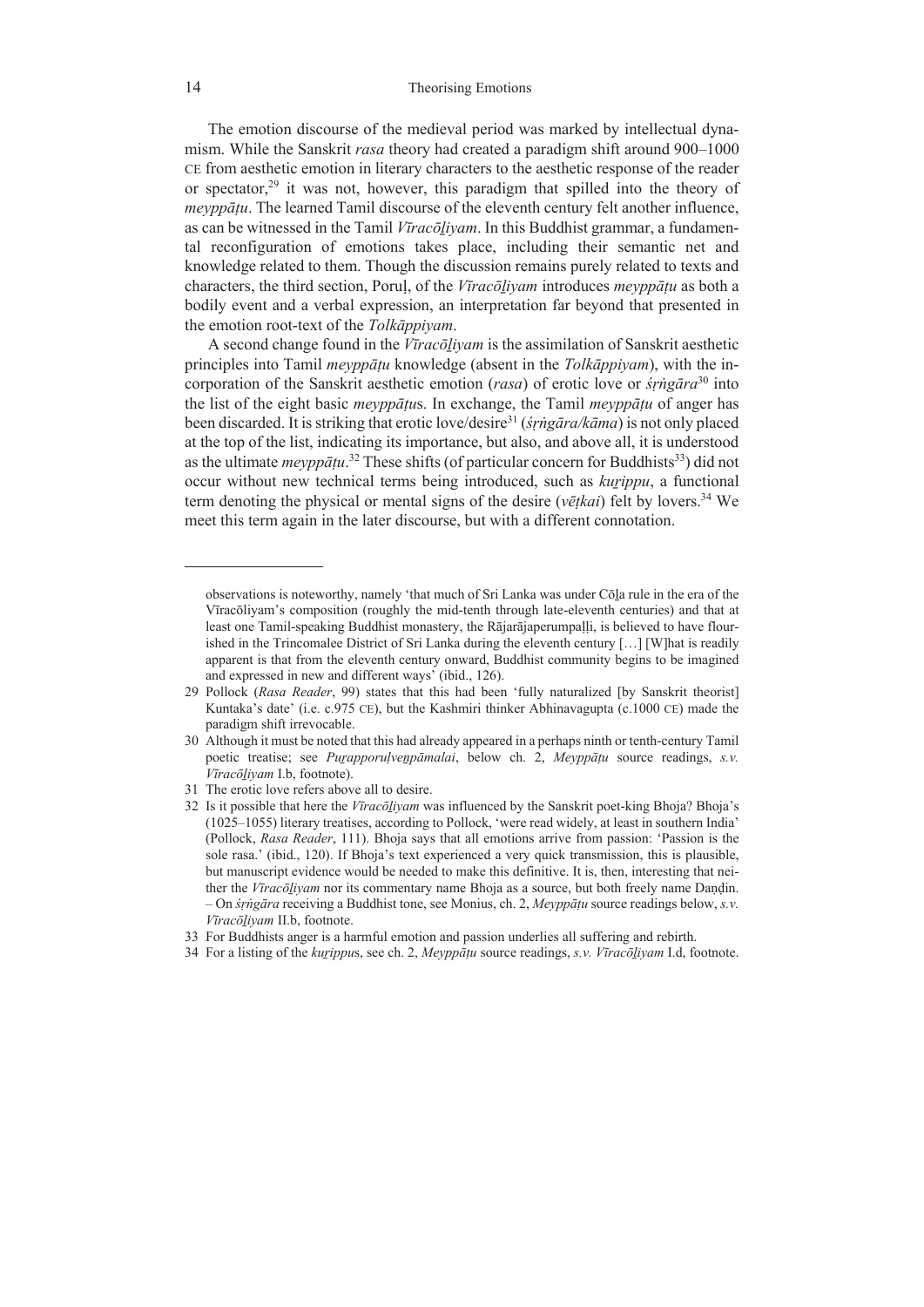The third shift initiated by the *Vīracōḻiyam* (in the fifth section, Alaṅkāram) is the incorporation into Tamil literary concepts of the Sanskrit poetic ornament theory<sup>35</sup> of Dandin (c.700 CE), a theory that considers aesthetic emotions (*rasa*) to be poetic ornaments.36 In this, the *Vīracōḻiyam*'s author Puttamittiraṉ made conceptual space for *cuvai* (Tamil 'taste') as a technical term for aesthetics equivalent to *rasa* (in Skt. literally 'taste'). Accordingly, Tamil literary theories of emotion now took into account something akin to *rasa*.

The situation becomes still more intricate through the fact that a fourth significant innovation was introduced by Peruntēvaṉār, the commentator on the *Vīracōḻiyam* (late eleventh or early twelfth century). He does not list eight canonical aesthetic emotions or *cuvai*s/*rasa*s, but nine, adding quiescence or *cāntam*, a calque of Sanskrit *śāntarasa*. The inclusion of quiescence as a ninth aesthetic emotion was not an innovation of Dandin, nor was it part of the Tamil tradition.<sup>37</sup> Also striking is the fact that in the commentary the nine aesthetic emotions are described as dramaturgical *cuvai*s, that is, aesthetic emotions in the dramatic performing arts rather than in texts.<sup>38</sup> Whatever the case may be, this dramaturgical context within the Daṇḍin-infused section on poetic ornamentation (*alaṅkāram*) is puzzling.

However complex the different layers of knowledge at the time of the commentator Peruntēvaṉār may have been, his knowledge of aesthetics and emotion is marked distinctly by a Sanskrit paradigm. That includes the aesthetic emotions (*rasa*/*cuvai*), albeit nine in number, as well as a notion of the locus of aesthetic emotion that is not

<sup>35</sup> From Daṇḍin's *Kāvyādarśa* (*Mirror of Poetry*). This work, according to Pollock (*Rasa Reader*, 59) 'is one of the most influential works in the global history of poetics, probably second only to Aristotle's treatise in breadth of impact. It was translated into a number of South Asian languages and exerted influence on literatures as distant as Recent Style Chinese poetry of the late Tang dynasty and seventeenth-century Tibetan poetry. Dandin deals mainly with figures of speech in poetry.' According to Pollock (ibid., 59) in the mid-tenth century there was a Buddhist monk by the name of Ratnashrijnana from Sri Lanka who wrote a commentary on Daṇḍin's *Kāvyādarśa* and translated it into Singhalese. – As Pollock (*Rasa Reader*, 11) states, for Daṇḍin *rasa* 'did not yet constitute the heart of literariness'.

<sup>36</sup> Monius (*Imagining*, 131) was the first to write extensively about this new aspect, especially the fact that the *Tolkāppiyam* confined ornamentation to that based on sound (*toṭai*). For more, see the *Meyppāṭu* source readings, *s.v. Vīracōḻiyam* below.

<sup>37</sup> On this, see references to Monius, ch. 2, *Meyppāṭu* source readings below, *s.v. Vīracōḻiyam* II.b, footnote. Monius suggests that this innovation was introduced by the Buddhist commentator into the Cōḷa-era literary Tamil culture. Cox argues that this was appropriated from Abhinavagupta. See also ch. 2 (*Meyypāṭu* Source Reader) below, *Vīracōḻiyam* II.b, footnote: the commentary on the *Vīracōḻiyam* (VCC) cites another authority with regard to nine *cuvai*s.

<sup>38</sup> It is possible that the commentator on the *Vīracōḻiyam* was influenced by a drama-related work, perhaps Abhinavagupta's *The New Dramatic Art* (*Abhinavabhāratī*, c.1000 CE), which was known in South India. The *Vīracōḻiyam* and its commentary belong to an era in which new Sanskrit texts were – quite literally – 'arriving daily in Cōḻa courts', with brahmins seeking royal patronage (personal communication with Anne Monius, 27 November 2018). It remains an open question whether there are any explanations for this other than possible direct textual influence. – *The New Dramatic Art* is a commentary on Bharata's *Treatise on Drama* (*Nāṭyaśāstra*).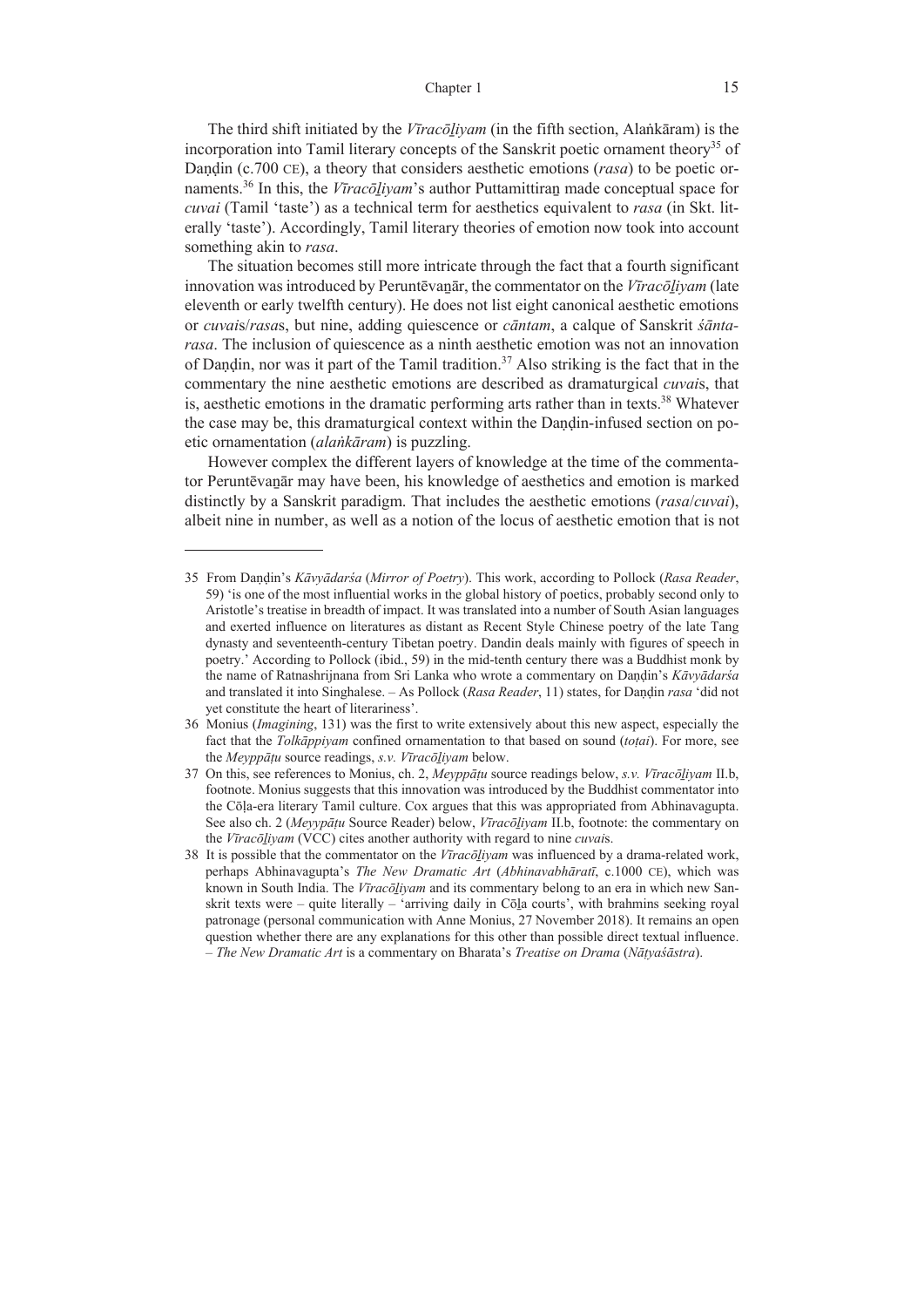connected to the new reader-centred aesthetics (the concept of aesthetic emotion in the reader/spectator,39 *en vogue* in Sanskrit theoretical circles, but not in Tamil ones).

The fifth shift in the *Vīracōḻiyam* commentary and the most distinctive, also found in the fifth section on poetic ornamentation (Alaṅkāram), is a change of connotation: Buddhist erotic love or *śṛṅgāra* is not the *śṛṅgāra* of aesthetic discourse but a source of suffering. Similarly other aesthetic emotions or *cuvai*s, such as the heroic and disgust, receive a unique Buddhist colour.40

To conclude, the *Vīracōḻiyam*, with its multiple layers of ideas, thus expresses a translingual expansion. However, the principal focus of its author as well as its commentator was a resolute Buddhist understanding of emotion.

# **Ceyirriyanār's**<sup>41</sup> *Ceyirriyam*, late eleventh or early twelfth century<sup>42</sup>

This now lost treatise was a work entirely about drama.<sup>43</sup> It was written before the commentarial work by Iḷampūraṇar (discussed below), but after Abhinavagupta's *The New Dramatic Art* (*Abhinavabhāratī*, c.1000 CE) and the *Vīracōḻiyam* by Puttamittiraṉ (c.1060‒1068); the question of whether the *Vīracōḻiyam* commentary by Peruntēvaṉār preceded the *Ceyiṟṟiyam* or vice versa must still be sorted out. The *Ceyiṟṟiyam* was one of the most important influences on later medieval commentators on the *meyppāṭu* root-text (*Tolkāppiyam*), as well as on the poetic narrative *Cilappatikāram, The Tale of an Anklet* (post-Caṅkam, date uncertain<sup>44</sup>). Indeed, it is primarily (though not exclusively) through quotes in Iḷampūraṇar's commentary on the *meyppāṭu* root-text that we know the now lost *Ceyirriyam*.<sup>45</sup> The author of the *Ceyirriyam* seems quite in touch with the latest trends and turns of Sanskrit aesthetics, including ideas in Abhinavagupta's *The New Dramatic Art*, which he appropriated.46 That *The New Dramatic* 

<sup>39</sup> Initiated by the Sanskrit Bhatta Nayaka; see Pollock, *Rasa Reader*, 188.

<sup>40</sup> For my translations of examples of reinterpretation and a reference to Monius's analysis of the *Vīracōḻiyam*, see the footnotes in ch. 2, *Meyppāṭu* source readings below, *s.v. Vīracōḻiyam.*

<sup>41</sup> Just as the author of the *Tolkāppiyam* is called Tolkāppiyanār, the title of the *Ceyiṟṟiyam* is used for the name of its unknown author.

<sup>42</sup> Dating according to Cox, 'From Source-Criticism,' 152. A major question for thinkers after Abhinavagupta was the nature of aesthetic reception; Cox, 'Bearing,' 81.

<sup>43</sup> See also Cox, 'From Source-Criticism,' 123.

<sup>44</sup> On the dating of the *Cilappatikāram*, see Shulman, *Tamil: A Biography*, 334 n. 103: 'a somewhat earlier date [than the eighth century] remains possible'; cf. Kamil V. Zvelebil, *Companion Studies to the History of Tamil Literature* (Leiden: Brill, 1992), 29 n. 30: 'ca. 450 A.D.?'; also Steele Clare, 'Canons,' 65: 'fifth-century'.

<sup>45</sup> On the mentioning or quoting of the *Ceyiṟṟiyam* in various medieval works, see Zvelebil, *Companion Studies*, 85.

<sup>46</sup> For Cox's arguments, see 'From Source-Criticism,' 127–129, and below ch. 2, *Meyppāṭu* source readings, *s.v. Cevirrivam*, (end of) point c, footnote. – For the writings of Abhinavagupta, see Pollock (Rasa Reader, 193), who states: 'Two important cautions need to be offered [... Abhinava's] thinking is subtle, sometimes even counterintuitive […] a style […] syntactical complex [...] and semantic idiosyncra[tic] [...] refreshing [...] turbid [...] it is far too early in the history of Abhinavagupta studies for anyone to presume to describe his theory with any precision, let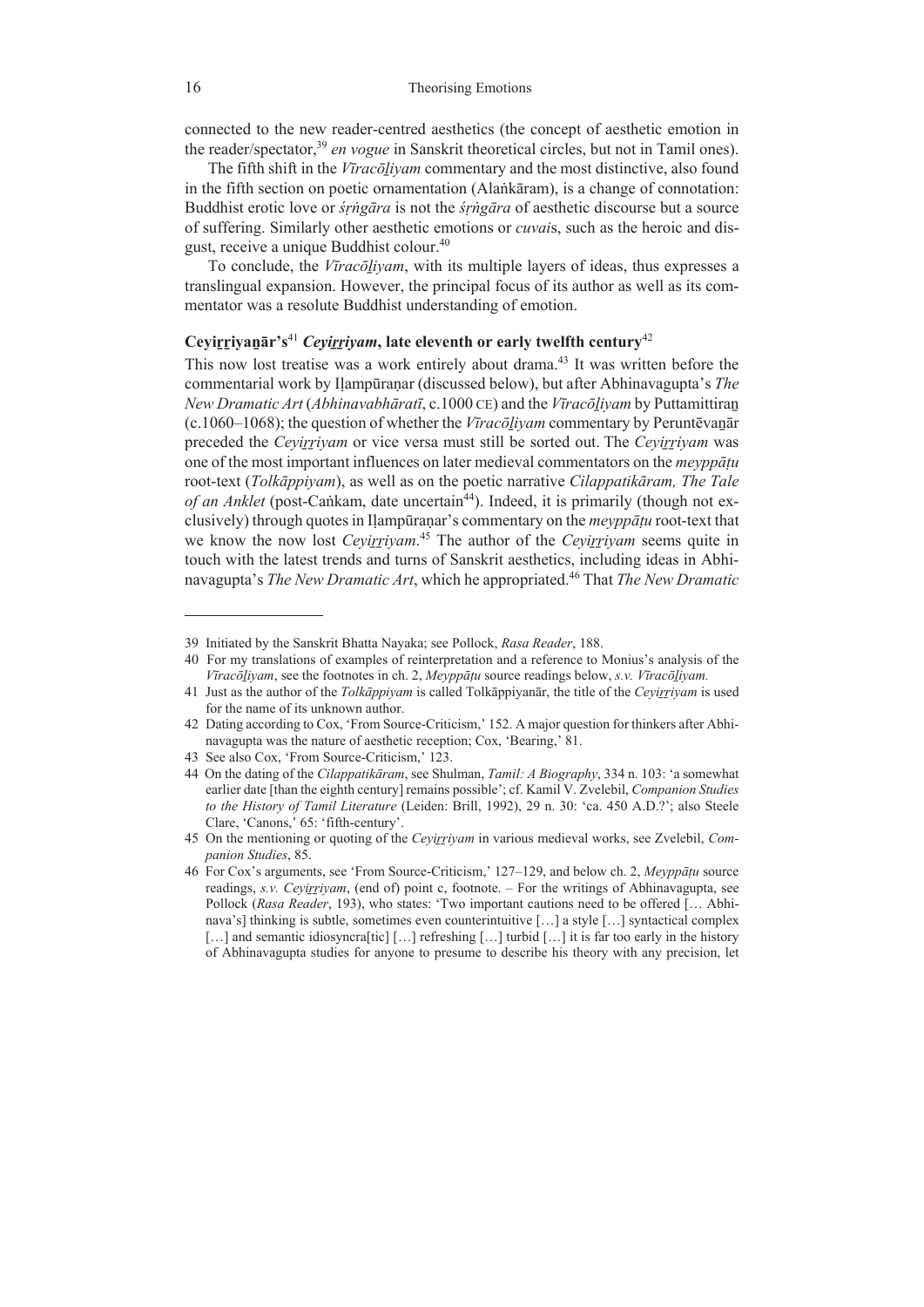*Art* was known in South India is evident, since a manuscript of the work is today extant in Malabar, south-western India.<sup>47</sup>

Like the *Vīracōḻiyam*'s commentator Peruntēvaṉār, the author of the *Ceyiṟṟiyam* explicitly discusses adopted Sanskrit aesthetic emotions in reference to drama (something to be both seen and heard) and includes the ninth aesthetic emotion (*cuvai/rasa*) of quiescence. While the *Vīracōḻiyam* uses the Sanskrit calque *cāntam*, Ceyiṟṟiyaṉār translates Sanskrit *śānta-rasa* as Tamil *mattimam*, 'in the middle'. However, this is also where the *Vīracōḻiyam* and *Ceyiṟṟiyam* depart from one another, since in the *Cevirrivam* quiescence is not equal to the other eight aesthetic emotions.

Experiencing quiescence is reserved for sages and ascetics, those who have renounced desire (*kāmam*), anger, and delusion.<sup>48</sup> It seems that the *Cevirrivam* considers it possible to represent quiescence, the aesthetic emotion of emotionlessness, in dramatic performance.49

The material reality of emotions through bodily events is at the core of Indian emotion theory. However, the first Tamil emotion treatise to supply a term for this is the drama-based *Ceyiṟṟiyam*. Although the Buddhist *Vīracōḻiyam* hints at the Sanskrit *bhāva* emotion concept of *sāttvikabhāva*, the Tamil word *cattuvam* to describe the external indication of (internal) emotion is only used from the *Ceyirriyam* onward.<sup>50</sup> The term *cattuvam*, which Ceyirriyanar either adopted or perhaps even coined, is described as having various properties (ten in number): horripilation, shedding tears, trembling, perspiration, and so on. As noted above, Tamil emotion treatises developed a technical vocabulary only slowly. In part, this was the result of different concerns. Nonetheless, it is also clear that a treatise examining dramatic literature, which produces the visualisation of emotion through an actor's performance, would be interested in external expressions accessible to the viewer.

The *Ceyiṟṟiyam* does not stop its investigation here. It rather widens the Tamil *meyppāṭu* discourse by extending the focus from bodily transformation (horripilation and so on), external indications of emotions, to include the sensory perception of the

alone completeness.'

<sup>47</sup> See Pollock, *Rasa Reader*, 189.

<sup>48</sup> Pollock (*Rasa Reader*, 206) translates Abhinavagupta (1.261.15) as follows: 'the peaceful […] is in essence the cessation of all acts in contrast to the ethos of engagement in the group of three ends of man, love, wealth, and morality; its end result is spiritual liberation.'

<sup>49</sup> However, Pollock, in his introduction to the Sanskrit intellectual history of *rasa*, states: 'The [Sanskrit] dispute over the peaceful rasa […] speaks […] to the difficult extension from performance, where it could not be represented, to narrative, where it could […].' (*Rasa Reader*, 15). However the medieval Tamil *Tolkāppiyam* commentaries on the *meyppāṭu* root-text (as for example by Pērāciriyar in the early thirteenth century, see below n. 96; also ch. 2, *Meyppāṭu* source readings, *s.v.* Pērāciriyar, point h) take exactly this point as a criterion for excluding quiescence from narrative poetic composition, asserting that it is not possible to represent quiescence in poetry.

<sup>50</sup> The quotes referring to *cattuvam* are not attributed by Iḷampūraṇar to Ceyiṟṟiyaṉār by name, but it is very likely that they are by him.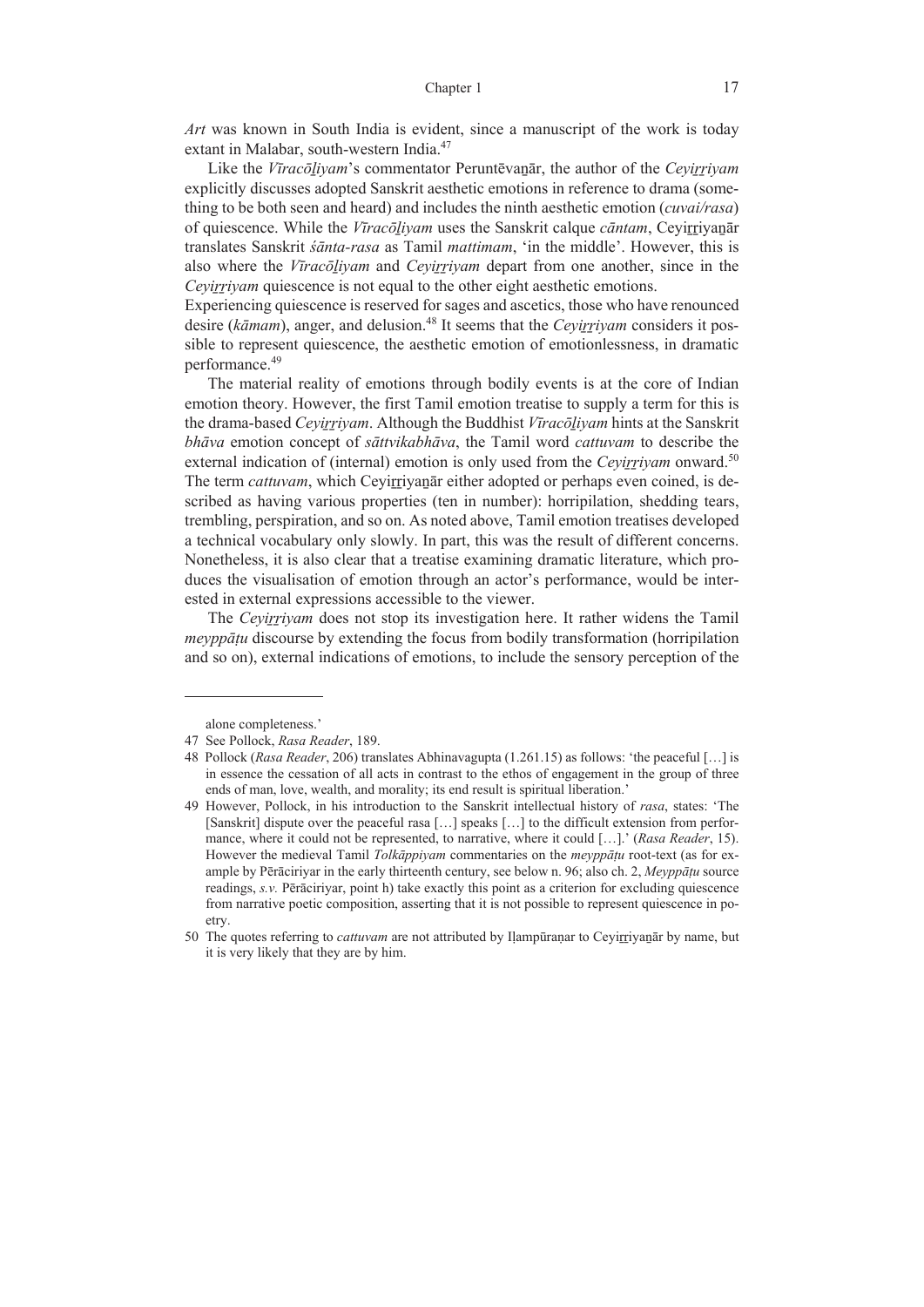viewer, thus extending the focus of *meyppāṭu* to the viewer.51 In particular, the early thirteenth-century *meyppāṭu* root-text commentator Pērāciriyar (see below) takes up this point.<sup>52</sup> For the *Ceyirriyam*, *meyppātu* is the meaning gained by the viewer (who cognises the emotion) through the actor's performance.<sup>53</sup> This is, however, all we can ascertain in light of the fact that we have access only to fragments of Ceyirriyanar's thoughts.

Also belonging to this fragmentary transmission is the phrase 'two loci of *cuvai*'. How far Ceyirriyanar followed Abhinavagupta in his new viewer-centred locus of aesthetic emotion (*cuvai*/*rasa*) is difficult to say.54 With certainty, however, it can be said that in the later Tamil emotion discourse, Abhinavagupta's viewer-centred locus of aesthetic emotion is not included by commentators on *meyppāṭu*, or only with reservation (as for example Pērāciriyar).<sup>55</sup>

## **Iḷampūraṇar's commentary on the** *Tolkāppiyam's* **emotion root-text (***Meyypāṭṭiyal***), late eleventh or a few decades later(?)**<sup>56</sup>

This work of Ilampūranar is the earliest extant commentary on the Tamil emotion root-text.57 Here we shift back to poetic theory. Iḷampūraṇar's work encompasses not only explications of the root-text, but also later (medieval) layers of the emotion discourse, especially the drama-based *Ceyiṟṟiyam*, which he cites extensively (this, in turn, going back to Abhinavagupta's new *rasa* postulates).<sup>58</sup> However, the *Vīracōḻiyam* seems either not known or ignored; at least it is not mentioned by name.

The commentator introduces several new ideas into the *meyppāṭu* discourse of his time. On one hand, in order to provide new questions, he consolidates and strengthens the relationship between Tamil emotion (*meyppāṭu*) and Sanskrit aesthetics (which had been first extended to Tamil poetics in the Buddhist *Vīracōḻiyam*). On the other, he attempts to understand the experience of aesthetic emotion, *cuvai*/*rasa*, and how it arises in a character. He introduces various technical terms into the Tamil lexis, either adopted or coined by him, that are in conjunction conducive to producing aesthetic

<sup>51</sup> See ch. 2, *Meyppāṭu* source readings below, *s.v. Ceyiṟṟiyam*, text and translation, point e.

<sup>52</sup> See below, ch. 2, *Meyppāṭu* source readings, *s.v.* Pērāciriyar, point c, definition of *meyppāṭu*.

<sup>53</sup> See my translation, *Meyppāṭu* source readings below, *s.v. Ceyiṟṟiyam*, point e.

<sup>54</sup> For *rasa* theory by Abhinavagupta, see Pollock, *Rasa Reader*, 187ff.

<sup>55</sup> Pērāciriyar speaks of two loci for *cuvai*/*rasa*, one in the taster/leading character and the other in the viewer. He asserts, however, that they are not the same. See my passage on Pērāciriyar below, as well as ch. 2, *Meyppāṭu* source readings, *s.v.* Pērāciriyar, point d (*cuvai* has two loci).

<sup>56</sup> I must acknowledge my indebtedness to Whitney Cox's reading and translation of Iḷampūraṇar's commentary. My own ideas have often taken shape in reaction to his. – The dating is that in Cox, 'Bearing.' See also Cox, 'From Source-Criticism,' 129. Cf. Wilden, *Manuscript*, 309: eleventh century.

<sup>57</sup> Iḷampūraṇar is said to be a Jain.

<sup>58</sup> For the sequence of borrowing, see Cox (ch. 2, section 1 below, State of Research): Abhinavagupta's *Abhinavabhāratī* → *Ceyiṟṟiyam* → Iḷampūraṇar; see also Cox, 'From Source-Criticism,' 129f.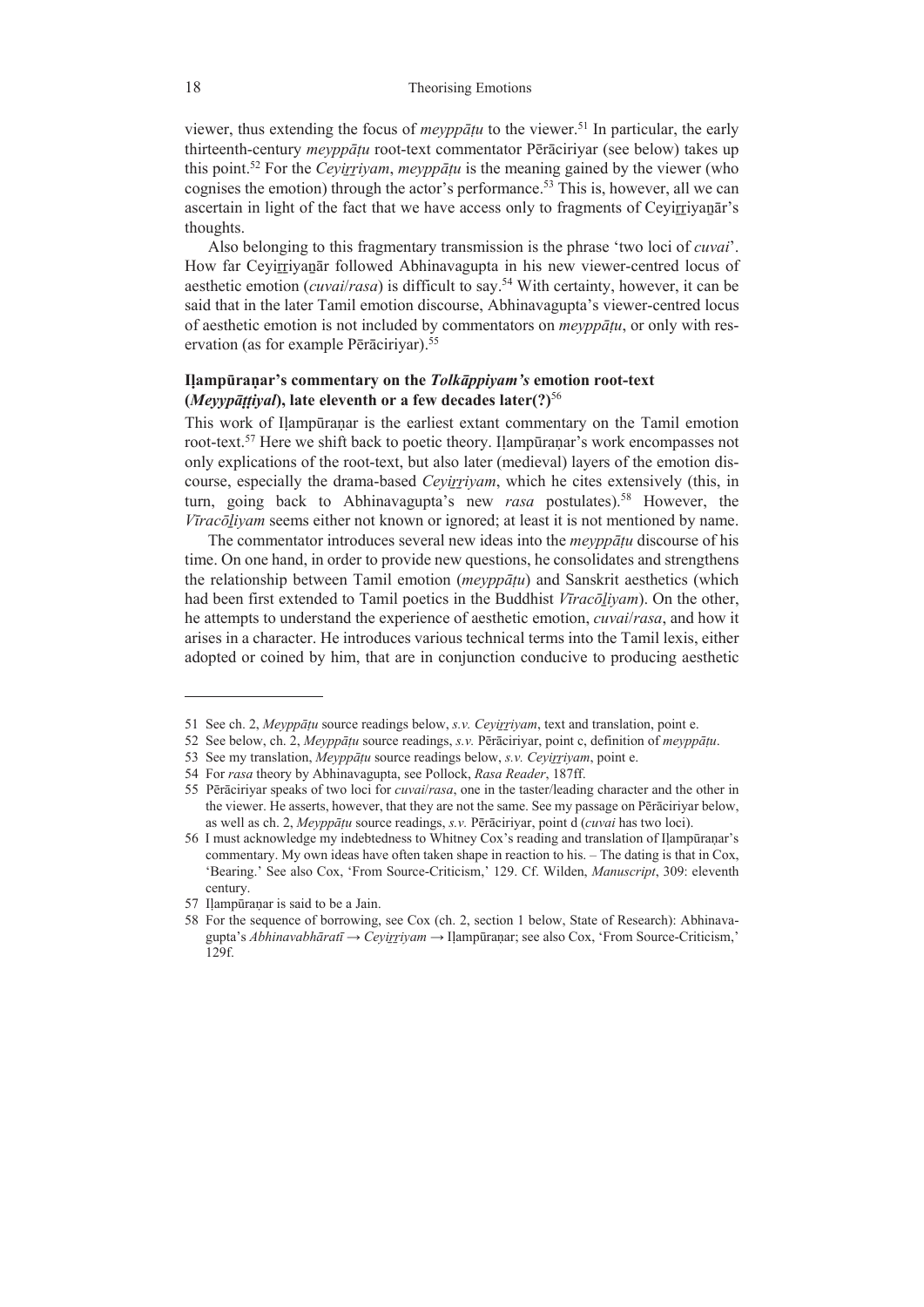emotion, including the causal factor he calls 'the object that is tasted' (*cuvaippaṭu poruḷ*), the cognitive response of the mind (*kuṟippu*, 59 a reinterpretation of the term *kuṟippu* as found in the *Vīracōliyam*), and bodily expression (*cattuvam*). If this sounds familiar, it is because much of the same terminology (but in Sanskrit wording) is mentioned in the late eleventh/early twelfth-century commentary on the *Vīracōliyam*. This emotion knowledge was surely also found in the late eleventh- or twelfth-century *Ceyiṟṟiyam*. At least with respect to the functional Tamil term *cattuvam*, we can be certain that it was taken from the *Ceyiṟṟiyam*.

With these discussions, Ilampūranar's exposition departs from its object of enquiry, the *Tolkāppiyam* emotion root-text, which did not deal with aesthetics of emotion (*cuvai/rasa*) at all, either lexically or conceptually. From this point of view, Ilampūranar's most important contribution is the independence he shows: first, in making conceptual space for *cuvai* to function as 'taste' (in contrast to Puttamittiran's *Vīracōḻiyam*, where *cuvai* is an ornament, *alaṅkāram*); second, in asserting that emotion or *meyppāṭu* can be tasted; and third, in singling out emotion or *meyppāṭu* as a decisive aspect in poetic composition. In addition, Iḷampūraṇar seems to collapse the boundary between ordinary real-world emotion (*meyppāṭu*/*bhāva*) and aesthetic emotion (*cuvai*/*rasa*), in other words, between the real world and art (so important for thinkers of Sanskrit aesthetics). On his part, at least, there seems no difficulty with regard to these categories.

However, Iḷampūraṇar did not always want to keep up with the current thinking of his time. Whereas all Sanskrit theorists (and mentioned in the *Vīracōḻiyam* commentary as well) agreed on the unidirectional theorem that ordinary emotion (*bhāva*) leads to aesthetic emotion (*rasa*), he inverted this, asserting that *cuvai*/*rasa* leads to *meyppāṭu*, 60 an idea that went against the grain of centuries of thinking. Should this be interpreted as a competing attitude that reveals the tensions over defining the Tamil literary theory?<sup>61</sup>

What other positions does Iḷampūraṇar hold? First, a central aspect in his definition of *meyppāṭu* is the somatisation and biologisation of emotion, as well as its visibility for the viewer.<sup>62</sup> However, he never addresses the question of how a viewer knows or experiences this (a question taken up by the later commentator Pērāciriyar).

<sup>59</sup> My reading deviates from the translation of P. S. Subrahmanya Sastri, who has looked for clear one-to-one parallels or analogies with Sanskrit. He understands *kuṟippu* in Iḷampūraṇar's commentary as 'stable emotion'. See P. S. Subrahmanya Sastri, *Tolkāppiyam: The Earliest Extant Tamil Grammar, With a Short Commentary in English, Volume 2: Poruḷatikāram* (Chennai: The Kuppuswami Sastri Research Institute, [1936] 2002).

<sup>60</sup> Already in Bharata's *Treatise on Drama* (*Nāṭyaśāstra*, c.300 CE), the Sanskrit foundational text of the *rasa-bhāva* theory, it is stated that *rāsa* arises from *bhāva* (*Nāṭyaśāstra* 6.32‒33). See *The Nāṭyasāstra*, ed. Manomohan Ghosh (Calcutta: Granthalaya Private Ltd., 1967).

<sup>61</sup> A tension between the authority of the *Tolkkāppiyam* (and its supreme, albeit only technical term *meyppāṭu*) and newer literary developments? The studies of Steele Clare, 'Canons,' 9, would speak for it.

<sup>62</sup> See ch. 2, *Meyppāṭu* source readings below, *s.v.* Iḷampūraṇar, point f.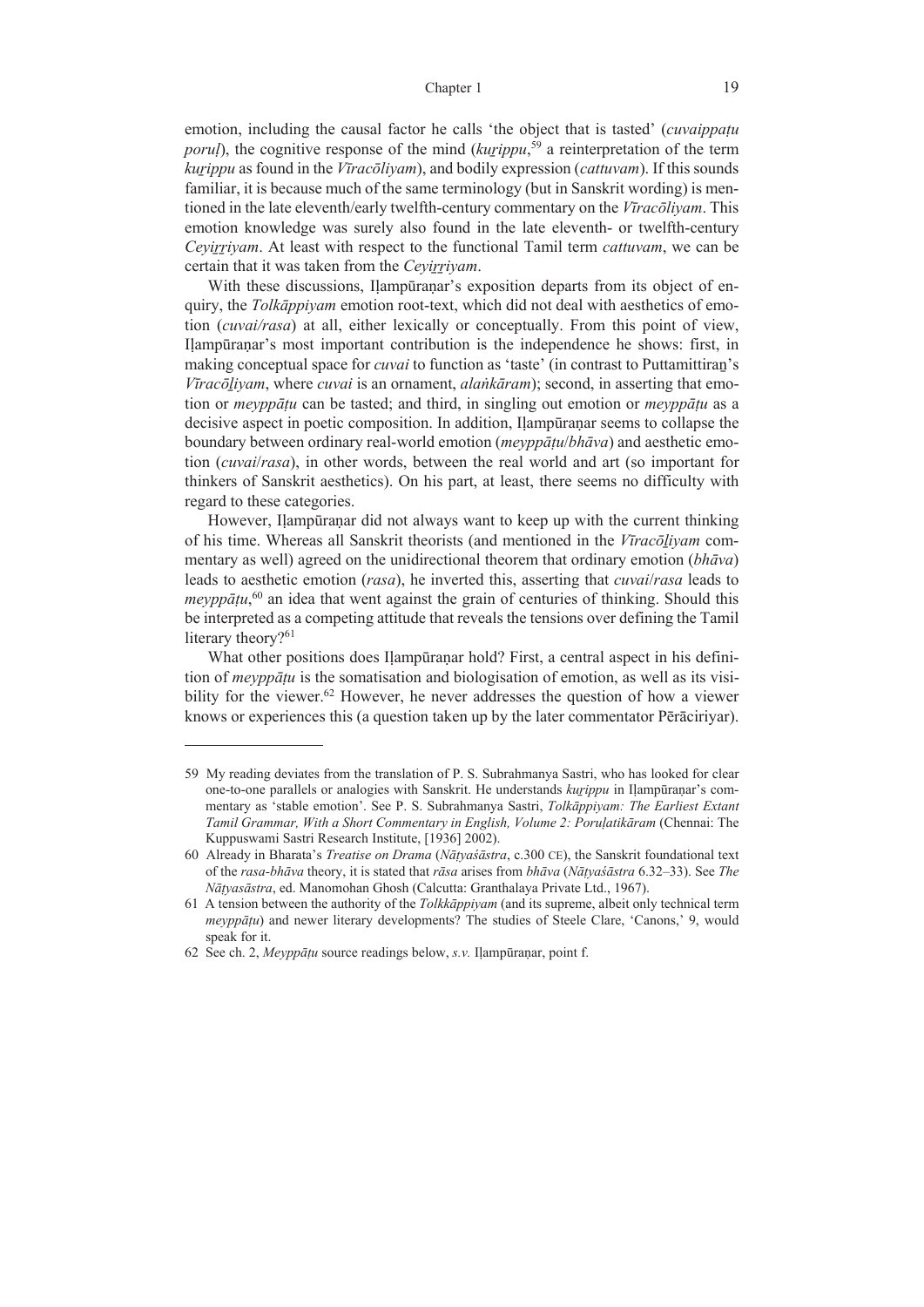Second, in aesthetic terms, he does not speak of how 'tasting' is produced in the reader, but rather of how this is generated in a text. Third, he discards the ninth aesthetic emotion of quiescence (Tam. *naṭuvunilai, mattimam, cāntam*; Skt. *śānta*) due to its non-worldly practice whose end result is spiritual liberation and the cessation of all acts. $63$  We may assume that Ilampūranar considered the emotional state of emotionlessness unsuitable for *belles-lettres* (*kāvya*). Thus, he not only departs from the *Vīracōliyam* commentary of Peruntēvaṉār, but also from the *Ceyiṟṟiyam* and the thinking of Abhinavagupta, who had made quiescence a *rasa* of distinction in Sanskrit aesthetics. This is not surprising given his commentarial project.

### **Anonymous,** *Taṇṭiyalaṅkāram***, mid-twelfth century(?)**<sup>64</sup>

The *Taṇṭiyalaṅkāram* is a Tamil translation and interpretation of the *Mirror of Poetry* (*Kāvyādarśa*, c.700 CE) by the Sanskrit critic and poet Daṇḍin, who was attached to the southern Indian Pallava court at the end of the seventh century.65 It is concerned exclusively with the nature of literary language in *belles-lettres* (*kāvya*), with the focus entirely on textual form, not reader response. It confirms the unidirectional theory that emotion, or *meyppāṭu*, leads to aesthetic emotion (*cuvai*) – not the reverse, as had been claimed by Iḷampūraṇar – and lists eight aesthetic emotions, notably (different than Daṇḍin, but like Iḷampūraṇar<sup>66</sup>) placing the heroic in first position to indicate its primacy. As found in the work of Daṇḍin, the notion that aesthetic emotions are figures of speech returns to centre stage here.67 It should be recalled that the Buddhist author of the *Vīracōḻiyam* (c.1060‒1068) was the first to extend Daṇḍin's Sanskrit poetic ornament theory to Tamil poetics. The *Taṇṭiyalaṅkāram*, having no other category to place it in, conceives aesthetic emotion (*cuvai*) to be a rhetoric phenomenon inherent in a text, a particular type of expressive language use like other familiar figures of speech, such as false praise (Tam. *pukaḻāp pukaḻcci aṇi*) and the like. There is no question that here, Tamil *meyppāṭu* and Sanskrit *bhāva* are functionally identical.68

<sup>63</sup> See Edwin Gerow, 'Abhinavagupta's Aesthetics as a Speculative Paradigm,' *Journal of the American Oriental Society* 114.2 (1994): 186‒208.

<sup>64</sup> The dating is that of Cox, 'From Source-Criticism,' 133. *Taṇṭiyalaṅkāram, mūlamum teḷivuraiyum*, ed. V. T. Irāmacuppiramaṇiyam and Mu. Caṇmukam Piḷḷai (Chennai: Mullai Nilaiyam, 2017).

<sup>65</sup> On the Tamil *Taṇṭiyalaṅkāram*, see also Shulman, *Tamil: A Biography*, 182. On Daṇḍin's Sanskrit *Kāvyādarśa*, see *Daṇḍin's Poetik: Kāvyadarśa, Sanskrit und Deutsch*, ed. and trans. Otto Böhtlingk (Leipzig: von H. Haessel, 1890), 2.281–2.292 (pp. 69–71).

<sup>66</sup> Cf. the order in Daṇḍin's *Kāvyādarśa* 2.281‒291: the erotic, the furious, the heroic, the tragic (*kāruṇa*), disgust, the comic, the wondrous, the fearful.

<sup>67</sup> According to Pollock (*Rasa Reader*, 60), 'Dandin [in his *Kāvyādarśa*] had no category other than figuration under which to theorize the phenomenon of rasa in poetry'.

<sup>68</sup> See also Cox, 'From Source-Criticism,' 133.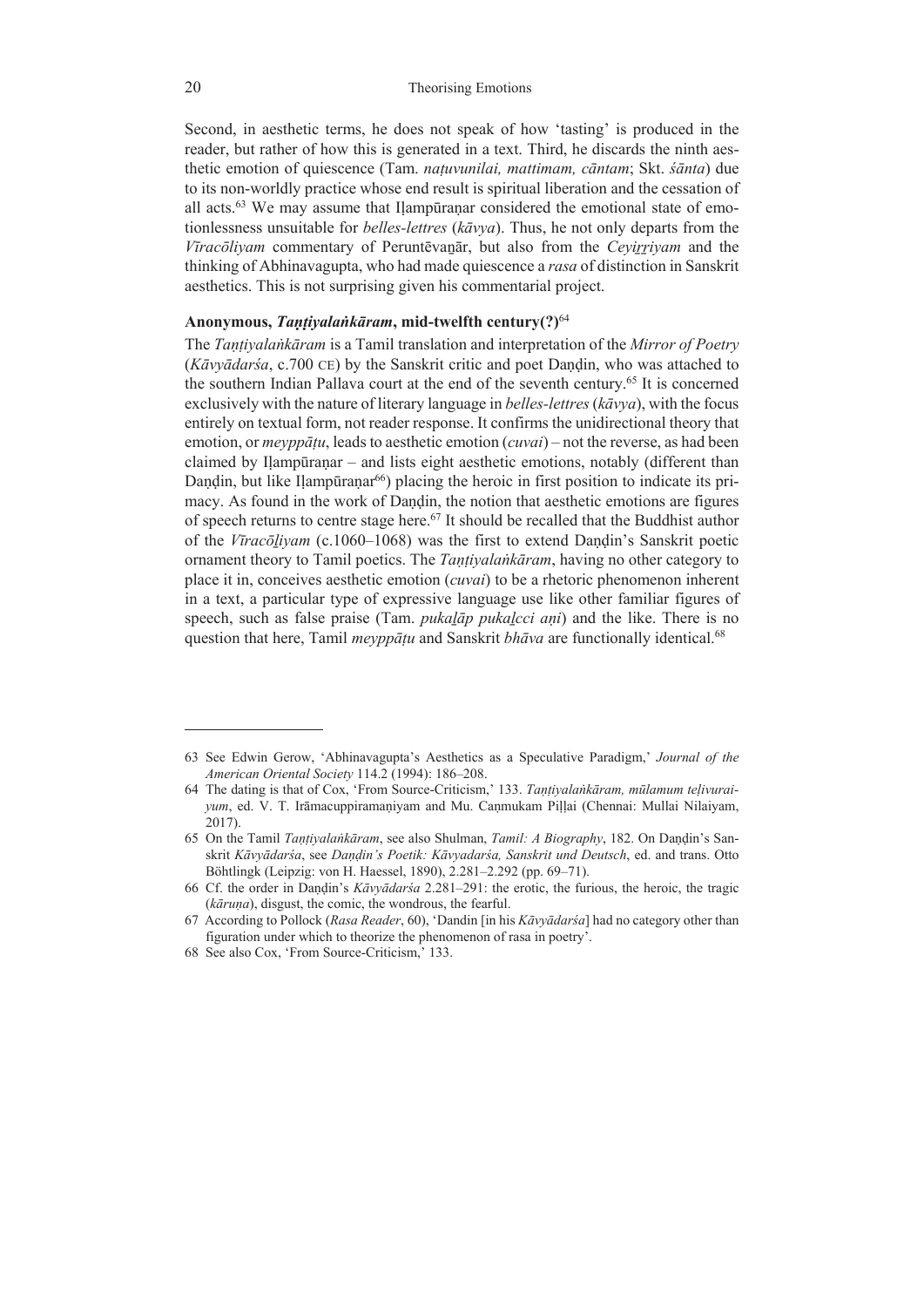# **Aṭiyārkku Nallār's commentary on the narrative poem** *Cilappatikāram***, closing decades of twelfth century**<sup>69</sup>

Whatever the reason for the thinkers' oscillation between poetics and dramaturgical theory, from the late eleventh century to the thirteenth century there was a continuous interest in the process of the visualisation of literature (see also Pērāciriyar, below). In keeping with this, Aṭiyārkku Nallār in his commentary on the fifth-century(?) *Cilappatikāram*, investigates the performative aspects of aesthetic emotion concepts. As building blocks in his conceptual system, he adopts all the key terms found in the *Ceyiṟṟiyam*, the commentary by Iḷampūraṇar, and the *Taṇṭiyalaṅkāram*. 70 However, the first thing that strikes the reader of his commentary is his exposition of the concept of 'threefold Tamil' (*muttamiḻ*), which includes the literature of poetry or prose (*iyal*), literature put to music and sung (*icai*), and literature to be enacted as dance-drama  $(n\bar{a}takam)^{71}$  It is with respect to poetry that he uses the technical term *meyppatu*. For theorising on the phenomenon of the actor's emotion in dance and drama, Aṭiyārkku Nallār uses no category other than aesthetic emotion (*cuvai*) and its aesthetic elements (bodily reactions, and so on). His conception of *cuvai* includes the various affective dimensions of dramaturgical expression, to which he adds a new register of acting, namely, staged gestures (Skt. *avinaya*) such as an uplifted eyebrow, red blood-shot eyes, or curled lips, seeing these as necessary counterparts to the given aesthetic emotion. He lists nine aesthetic emotions (*cuvai*) and includes quiescence. From this, one may assume that Aṭiyārkku Nallār considered the aesthetic state of emotionlessness a suitable subject for stage presentation and something attractive for sensitive viewers.

However, Aṭiyārkku Nallār does not limit his category of staged gestures to this list of nine aesthetic emotions or *cuvai*s, but opens it up and extends it to emotional states (what the *Tolkāppiyam* calls the thirty-two auxiliary emotions, and the *Nāṭyaśāstra* the thirty-three transitory emotions), such as laziness, envy, and the like. Thus, we not only find the staged gesture of red blood-shot eyes to represent anger, but also appropriate gestures for someone who is possessed, shy/ashamed, or even dead (24 in number).

<sup>69</sup> The date is that of Cox, 'Bearing.' According to Cox (ibid.), Pērāciriyar and Aṭiyārkku Nallār were active very close to the lifetime of  $\hat{\text{S}}\text{arad}$  at  $(1175-1250)$ . Cf. the dating according to Monius: twelfth to thirteenth century, in 'Many Lives of Daṇḍin,' 34 n. 41. ‒ The *Cilappatikāram* is a Jain narrative poem, Aṭiyārkku Nallār himself was a Śaiva and his patron is said to have been a Jain minister; see Steele Clare, 'Canons,' 30.

<sup>70</sup> For details, see ch. 2, *Meyppāṭu* source readings below, *s.v.* Aṭiyārkku Nallār.

<sup>71</sup> On the 'threefold Tamil', see Zvelebil, *Companion Studies*, 140–43. See also Eva Wilden, 'Depictions of Language and Languages in Early Tamil Literature: How Tamil Became Cool and Straight,' *Histoire Épistémologie Langage* 31.2, La nomination des langues dans l'histoire (2009): 117‒41, doi: 10.3406/hel.2009.3122: 'This term [*muttamiḻ*] is attested from post-Caṅkam times onward, and it is not clear whether it is pre-theoretical or based on some lost early treatise' (129). ‒ For Aṭiyārkku Nallār's famous erudition with respect to music and drama, see Wilden, *Manuscript*, 296 n. 287.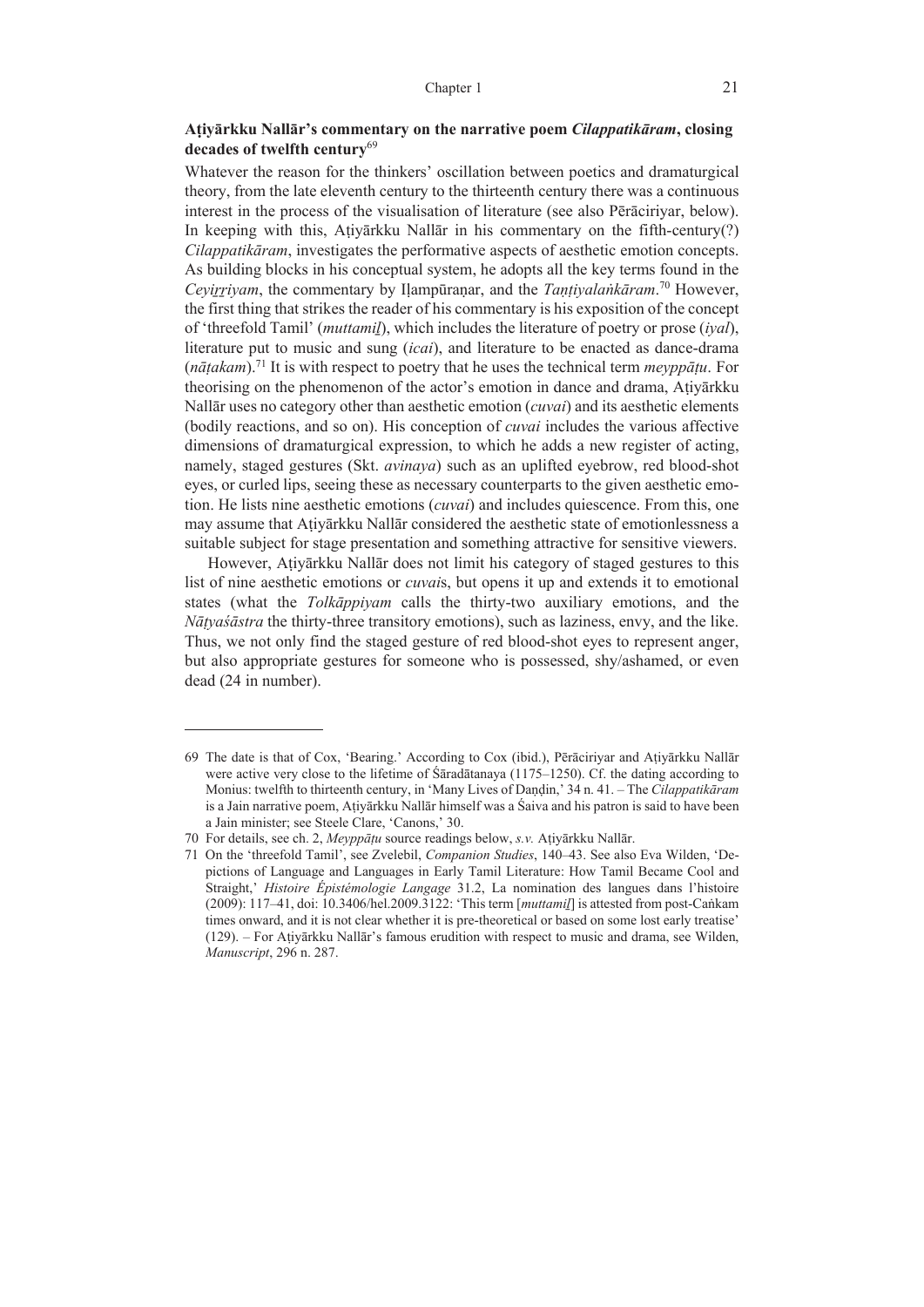# **Pērāciriyar's commentary on the** *Tolkāppiyam's meyppāṭu* **root-text, early thirteenth century**<sup>72</sup>

Unlike Ilampūranar, who seemed to have attempted to open a debate on the root-text's *meyppātu*, it seems that Pērāciriyar wished to close it.<sup>73</sup> He does this, first by directing attention away from the root-text and building on earlier interpretations (as found in the *Ceyiṟṟiyam* and of Iḷampūraṇar), but then returning abruptly to the root-text as the only correct statement. In his attempt to make the root-text accessible and its meaning clear, he tries to harmonise the problems found in Ilampūranar's earlier commentary.

Jennifer Steele Clare sees the commentator Pērāciriyar as rejecting the contemporary developments of his time.<sup>74</sup> Admittedly, in conclusion he does insist on traditional views, but *en route* he offers us a multi-voiced assessment of emotion knowledge as was circulating during his lifetime<sup>75</sup> (even though he does not discuss the latest paradigm shift to aesthetics of reception, which had been famously established by the Kashmiri Abhinavagupta<sup>76</sup>). What motivated Pērāciriyar's assertive return to traditionalism and, thus, to the limited emotion knowledge of his root-text is uncertain. Whitney Cox has offered a possible answer, stating that Pērāciriyar's 'defensive canon-policing'77 makes sense in the light of the problem of lost works (such as the *Ceyirriyam*) and apprehension that even Tolkāppiyanār's treatise on emotions could vanish without a trace. Another possible answer may be the competing larger sectarian projects of defining Tamil literary theory at the time, as Steele Clare suggests.78

But even if Pērāciriyar was concentrating on such concerns, acknowledging alternative scholarly perspectives only due to rhetorical strategy, it does not follow that his

<sup>72</sup> The date is that of Cox, 'Bearing.' See also, Shulman, Tamil: *A Biography*, 203. Cf. Wilden, *Manuscript*, 309: twelfth century.

<sup>73</sup> See Christina S. Kraus and Christopher Stray, *Classical Commentaries: Explorations in a Scholarly Genre* (Oxford: Oxford University Press, 2016), ch. 1 'Form and Content' by Christina S. Kraus and C.A. Stray,  $1-18$ : 'commentaries [...] may be viewed as opening or closing, starting or stalling, debate' (10).

<sup>74</sup> Steele Clare, 'Canons,' 102.

<sup>75</sup> Two authorities flourished very close to Pērāciriyar's own lifetime: Śāradātanaya (1175‒1250) and Aṭiyārkku Nallār (closing decades of twelfth century) (see Cox, 'Bearing,' 87), though to my knowledge, Pērāciriyar never refers to either by name.

<sup>76</sup> I.e. the Sanskrit idea that *rasa* is related to the aesthetic response of the viewer/reader. It would have been possible for both Ilampūraṇar and Pērāciriyar to have known about the developments in the theory of *rasa*, the avant-garde paradigm of aesthetics of reception. However, as Pollock (*Rasa Reader*, 113) points out, the Sanskrit poet-thinker Bhoja (1025–1055) was not responsive to these developments either. As mentioned earlier, there was a southern Indian reception of Bhoja's work.

<sup>77</sup> It was Cox who captured this in a nutshell, when characterising Pērāciriyar ('Bearing,' 90). In the context of his Śāradātanaya discussion, Cox states: 'It was in Śāradātanaya's life time that the sort of proliferation of new authorities like the *Ceyirriyam* began to meet with the dogged resistance of an assertive classicism, a reaction that may well have hastened that work's eventual loss' (ibid., 86).

<sup>78</sup> Steele Clare, 'Canons,' 10.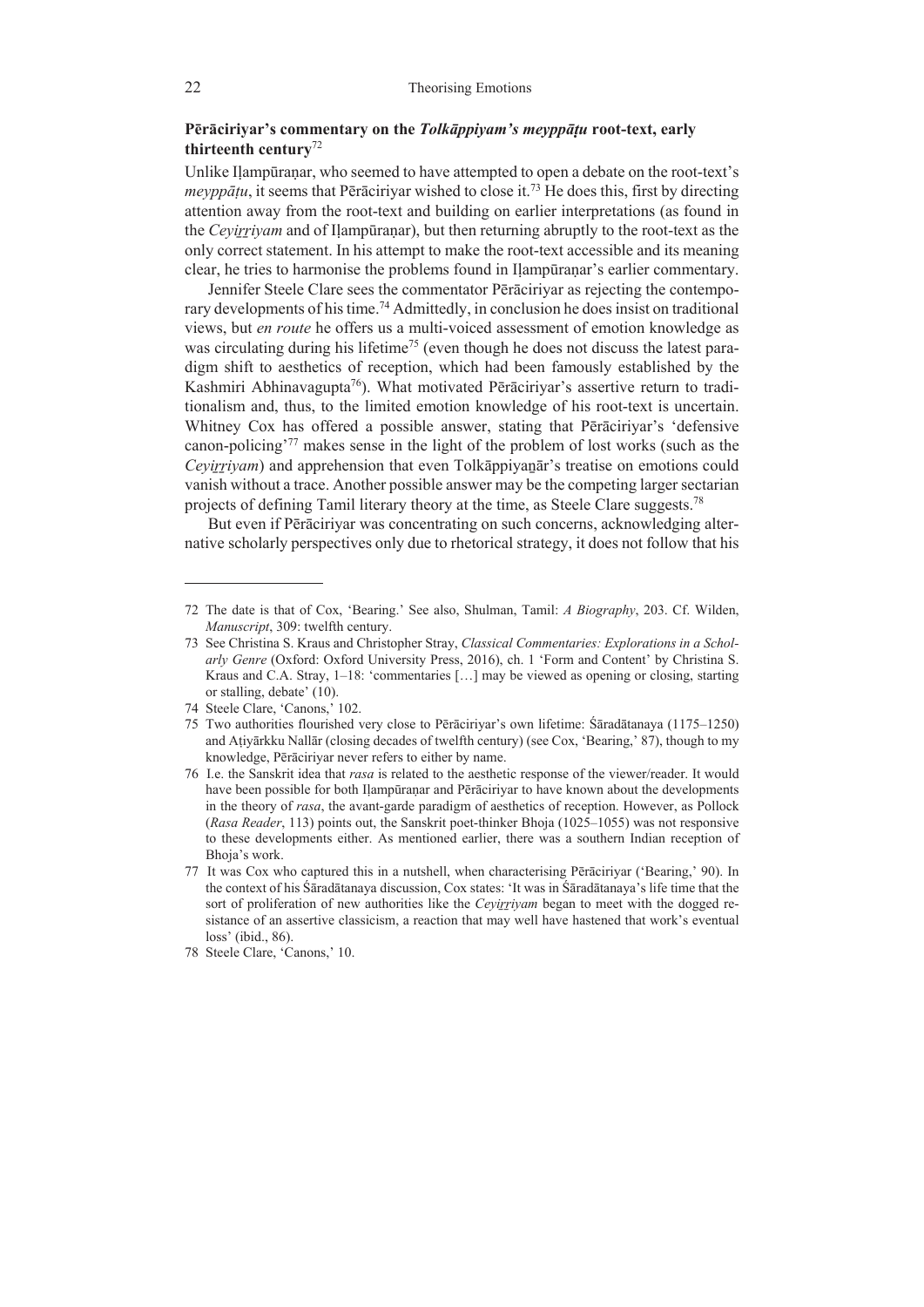inquiries are not simultaneously motivated by an interest in emotion knowledge as such. In fact, Pērāciriyar discusses various central questions regarding emotion and aesthetics:<sup>79</sup> (1) He applies the central gustatory analogy to emotional tasting.<sup>80</sup> (2) He is responsive to knowledge related to the sensory and cognitive processes at work in the emerging of *cuvai*, 81 incorporating into his understanding the aspect of past experience (perhaps his own idea).<sup>82</sup> (3) He shows an interest in the notion of the two loci of *cuvai* experience (the taster's and the viewer's), an idea from his reading of the *Ceyiṟṟiyam*. 83 (4) He is responsive to the idea of variability in the *cuvai* experiences of viewers (what for one viewer is  $y$  is z to another).<sup>84</sup> (5) He shares with his readers the existing model of *cuvai* (eight in number), including quiescence and excluding

<sup>79</sup> For the Tamil text and translations, see ch. 2, *Meyppāṭu* source readings below, *s.v.* Pērāciriyar.

<sup>80</sup> In Pērāciriyar's excursion on *cuvai*, taste has the metaphorical implication of a gustatory experience, in the way bitterness and the like can be tasted. Taste, in turn, is inseparable from its causal factor/object (an idea from the *Ceyiṟṟiyam*). On the gustatory analogy, see *TP*Pēr 249, p. 9; see also ch. 2, *Meyppāṭu* source readings below, *s.v.* Pērāciriyar, point d.

<sup>81</sup> In the group of texts under investigation here, Pērāciriyar's commentary is the first to mention sense-organ perception (*poṟiyuṇarvu*). This new term may have been coined (by him or in the *Ceyirriyam*?) to explain a newly perceived phenomenon.

<sup>82</sup> *TP*Pēr 249, p. 9, ll. 22–25, 27–28, p. 10, l. 1; for the Tamil text and translation, see below ch. 2, *Meyppāṭu* source readings, *s.v.* Pērāciriyar, point d. – Cf. current scholarship on emotions in general. According to Lisa Feldman Barrett, neuropsychologist and theorist of constructed emotions (TCE, formerly CAT), prior experience is used to construct the predictions that will be most functional in a given situation. See emotionresearcher.com/lisa-feldman-barrett-why-emotionsare-situated-conceptualizations/ (accessed 24 October 2018); see Maria Gendron and Lisa Feldman Barrett, 'Emotion Perception as Conceptual Synchrony,' *Emotion Review* 10.2 (April 2018): 101–10, doi: 10.1177/1754073917705717.

<sup>83</sup> See details, ch. 2, *Meyppāṭu* source readings below, *s.v. Ceyiṟṟiyam*, point d. Bhatta Narasimha, the Sanskrit commentator (dates unknown) on Bhoja's *Necklace for the Goddess of Language* (c.1025), distinguishes between a 'primary' and a 'secondary' sense of *rasa*, the first referring to the character's experience, the second to the reader's (Pollock, *Rasa Reader*, 128); as noted above, Bhoja's discourse on *rasa* is not concerned with literary reception (as Abhinavagupta's is). – Cf. the research of Gendron and Barrett, 'Emotion Perception,' 104: '[…] both "perceivers" and "experiencers" are engaging in situated conceptualization (engaging in prediction), but the sensory signals constraining conceptualization, and the individuals' goals, are distinct. [… The] set of predictions in [sic!] based on both the perceiver's prior state, as well as her past experiences with that *emotion* (including experience conferred indirectly through culture).'

<sup>84</sup> *TP*Pēr 249, p. 10, ll. 14–17; see the Tamil text and translation in ch. 2 below, *Mēyppāṭu* Source Reader, *s.v.* Pērāciriyar, point d (*s.v.*, *cuvai* has two loci). On Śāradātanaya's *Bhāvaprakāśana* (*On the Displaying of Theatrical Emotion*) and the idea of the 'variability of the rasa-experience depending upon the mental state of the spectator', see Cox, 'Bearing,' 82; also 71. Śāradātanaya is from the Tamil-speaking South (ibid. 60). Cox, ibid., 75, states that Śāradātanaya drew on many eminent thinkers, among others, Ānandavardhana, Abhinavagupta, Bhoja, and Mammaṭa. ‒ For instance, the Sanskrit thinker Anandhavardhana (c.875 CE) made *rasa* the central phenomenon for both poetic and dramatic forms; see Pollock, *Rasa Reader*, 87.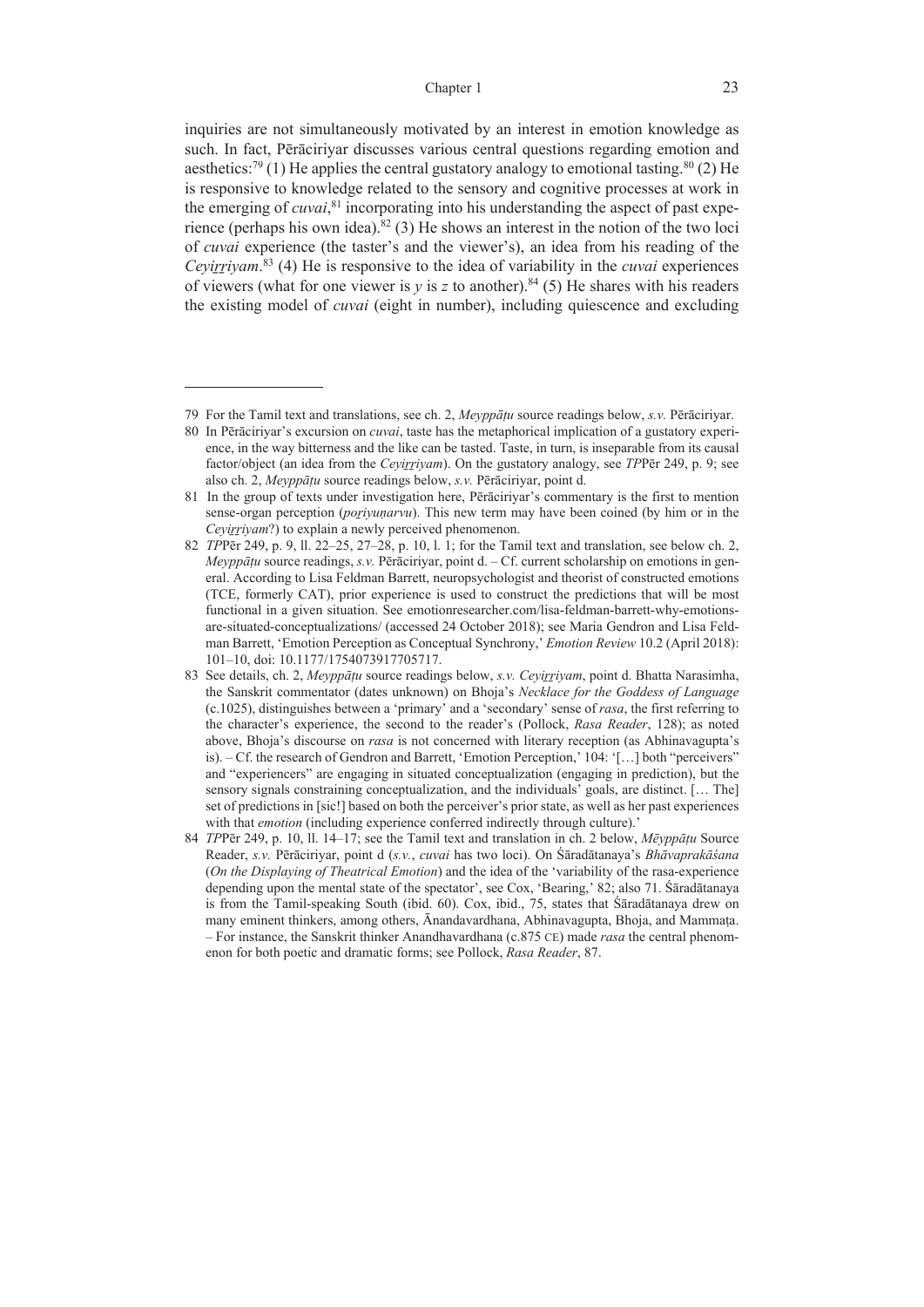anger, as well as a model of the emergence of *cuvai* operating only for the basic canonical emotions,<sup>85</sup> and further, gives an account of the ideas of the drama theorist Ceyirriyanar as to how *cuvais* emerge in a leading character and in the theatre viewer.86

As tantalising as these excursions into the theories and innovations of other thinkers may be for today's scholars looking for a conceptual history of emotion, or students of the phenomenology of emotions, Pērāciriyar returns to the *Tolkāppiyam* as the sole authority in matters of emotionology.

Thus, in the end *meyppāṭu* reigns supreme in the Tamil literary theory.87 With this commentarial project in mind, he aimed at making the most of the root-text, while being fully aware of the lack of *cuvai* there.88 *Meyppāṭu* can only be transformed into emotional tasting if a concept exists for it; it is precisely here that his root-text and the sources for his excursions are in conflict.

However, the tasks and responsibilities of a commentator seem to have been clear to Pērāciriyar. He introduces topics and supplies conclusions to the questions that arise about the root-text itself.<sup>89</sup> (1) In his examples, he leaves no doubt that the *Tolkāppiyam*'s eight basic emotions (laughter, anger, joy, and the rest) have a stable character,<sup>90</sup> whereas the thirty-two auxiliary emotions (such as laziness, envy, recollection, trembling, and the rest) are of an ephemeral nature, that is, they arise (quickly) and

<sup>85</sup> Unlike Pērāciriyar's commentary, there were Sanskrit strands in *rasa* theory that expanded the fixed list of the emotions that can be 'tasted', either considering the number of *rasa* to be in principle limitless, or including transitory emotions (*bhāva*) in the list; see Pollock (*Rasa Reader*, 85) on Rudraka (850 CE) and Bhoja (1025‒1055); Bhoja (I cite *Rasa Reader*, 119) says: 'The conventional wisdom that the term "*rasa*" refers only to the 8, has come out of nowhere and is hardly more than a superstition.' Bhoja goes one step further in postulating: 'A given emotion can be now stable, now transitory' (ibid., 125). ‒ The mechanism of c*uvai*'s emergence works through the combined force of causal factor, sense organ and the rest constituting taste; see ch. 2, *Meyppāṭu* source readings below (points d and e), Pērāciriyar's excursion that refers to existing *cuvai* theories.

<sup>86</sup> See ch. 2, *Meyppāṭu* source readings below, *s.v.* Pērāciriyar, point e.

<sup>87</sup> See ch. 2, *Meyppāṭu* source readings below, *s.v.* Pērāciriyar, point f.

<sup>88</sup> Pērāciriyar is fully aware that in the source-text he is commenting on, a theory developed for drama (to be seen) has been appropriated for poetry (to be heard/read).\* He points to the basic conceptual tension between poetry and drama, when rhetorically asking: Why is dramaturgy part of a theoretical analysis of poetry? Like him, other thinkers before him (as for example Iḷampūraṇar) had also puzzled over this; however, they arrived at a different answer. \*The term *paṇṇai* in the opening verse of the *Tolkāppiyam*'s emotionology, interpreted by Pērāciriyar as entertainment in a courtly context, offered enough evidence for him, the more so as it was quoting a source other than the *Tolkāppiyam* itself. See the Tamil text and translation in ch. 2, *Meyppāṭu*  source readings below, *s.v.* Pērāciriyar, point a.

<sup>89</sup> As Cox ('From Source-Criticism,' 121) has stated, for today's reader, Pērāciriyar's commentary seems less an explanation of the root-text than a creative and constructive discussion of its ideas.

<sup>90</sup> Pērāciriyar may have had the Sanskrit distinction between stable and transitory emotions (*sthāyibhāva*s and *vyabhicāribhāva*s) in mind. Pērāciriyar does not seem interested in the fact that some emotions diminish in direct relation to the diminution of their cause.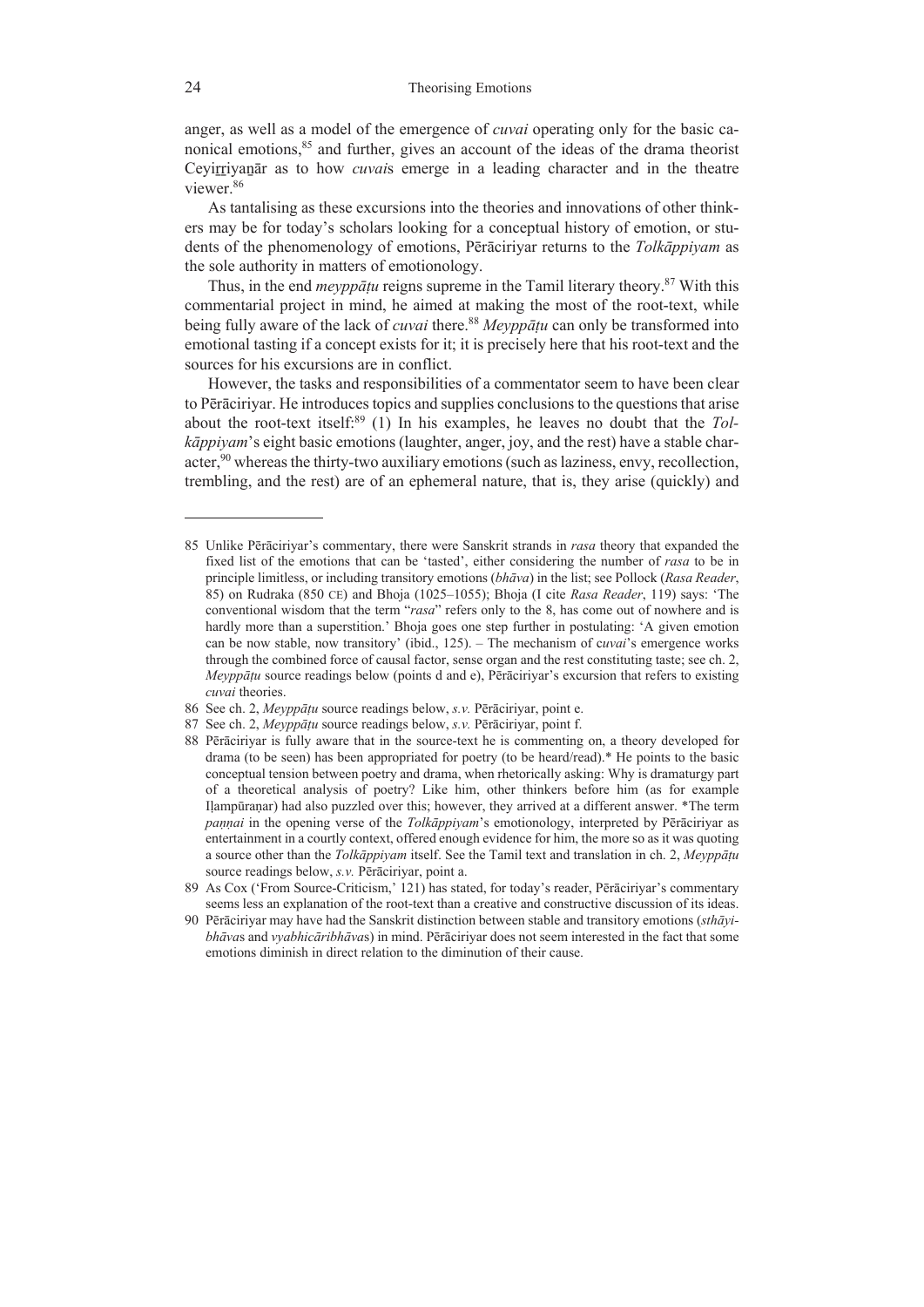then disappear.<sup>91</sup> (2) The mind-body scheme and questions of cognition are clearly part of Pērāciriyar's definition of the group of thirty-two emotions.<sup>92</sup> (3) He makes it clear that there is no categorical boundary between the terms *meyppāṭu* and *cuvai* (in contrast to the Sanskrit *rasa* theory).93 (4) He made *meyppāṭu* the central phenomenon for both poetic and dramatic forms.  $94$  (5) He also explains why laughter is first (in the list of the eight *meyppatus*) and joy is last.<sup>95</sup> And (6) he rejects the emotion of 'emotionless' quiescence (*naṭuvunilai*/*śānta*), which has no place in Tamil literary culture. We see that the Tamil debate on *naṭuvunilai*/*śānta* ends precisely at this point in history.96

<sup>91</sup> See ch. 2, *Meyppāṭu* source readings below, *s.v.* Pērāciriyar, point k (e.g. *meyppāṭu verūutal*, 'being startled'). Note that in his root-text, Tolkāppiyaṉār did not introduce category definitions. Readers of the *Tolkāppiyam meyppāṭu* root-text would have puzzled over the relationship between the two listed groups of emotions: on one hand, the eight basic emotions and their four causal factors, and on the other, the thirty-two auxiliary emotions.

<sup>92</sup> See ch. 2, *Meyppāṭu* source readings below, *s.v.* Pērāciriyar, point j.

<sup>93</sup> The collapse of the categorical boundaries between the terms *cuvai/rasa* and *meyppāṭu/bhāva*, that is, between artistic representation and real life, is encountered already in Iḷampūraṇar (see ch. 2, *Meyppāṭu* source readings below, *s.v.* Iḷampūraṇar, point e). Today's students of literature looking for parallels to the so-called 'paradox of fiction' debate and debates on real-life and fiction-based emotional response will find this interesting. On the current Western state of research on the debate on the (pseudo) 'paradox of fiction', see Ingrid Vendrell Ferran, 'Emotion in the Appreciation of Fiction,' *Journal of Literary Theory* 12.2 (2018): 204‒23: https://doi.org/- 10.1515/jlt-2018-0012. Many authors now reject the idea that there is a paradox of fiction (i.e. a difference between emotional reactions toward fiction and real-life emotions.) The nutshell of the debate is why we respond emotionally to plays and feel moved by characters we know do not exist. Vendrell Ferran is among the majority of authors in the contemporary Western debate who accept that emotion does not always require belief, let alone belief in the existence of the object towards which it is directed. In her view, emotional responses to fiction are as real as the emotions towards reality. One does not have to feel exactly what the depicted character is supposed to feel; one rather experiences an emotion of the same type (220).

<sup>94</sup> See ch. 2, *Meyppāṭu* source readings below, *s.v.* Pērāciriyar, point n. Cf. Pollock, *Rasa Reader*, 87, where this view in Anandhavardhana's thinking is presented, albeit in regard to *rasa* (aesthetic emotion).

<sup>95</sup> See ch. 2, *Meyppāṭu* source readings below, *s.v.* Pērāciriyar, point g. Cf. the convincing argument for the order of *rasa* in drama (love being named first, since it is readily accessible to people) given by Abhinavagupta in his commentary on Bharata's *Treatise on Drama* (*Nāṭyasāstra*): Pollock, *Rasa Reader*, 206, citation in my discussion on Tolkāppiyaṉār above (ch. 1, section 2, Tamil thinkers). In contrast, Pērāciriyar is less convincing in his argument for Tolkāppiyaṉār's order of the eight fundamental *meyppāṭu*s and why laughter is first.

<sup>96</sup> It is not surprising that Pērāciriyar does not include the 'emotionless' emotion. This is not only because it belongs to non-worldly practice, which has no place in poetry (in consensus with Iḷampūraṇar). It is also possibly to mark the dominance of (Śaiva) interpretations of the *Tolkāppiyam*, where *śānta* can have no meaningful place in literature. See also the *Tirukkuṟaḷ* and its ethos of engagement in the group of the three ends of man: morality, wealth, and love. – Quiescence is not connected to any cognitive or bodily changes or transformations, by definition a prerequisite for real-world emotions. For the Tamil text and translations, see ch. 2, *Meyppāṭu*  source readings below, *s.v.* Pērāciriyar, point h.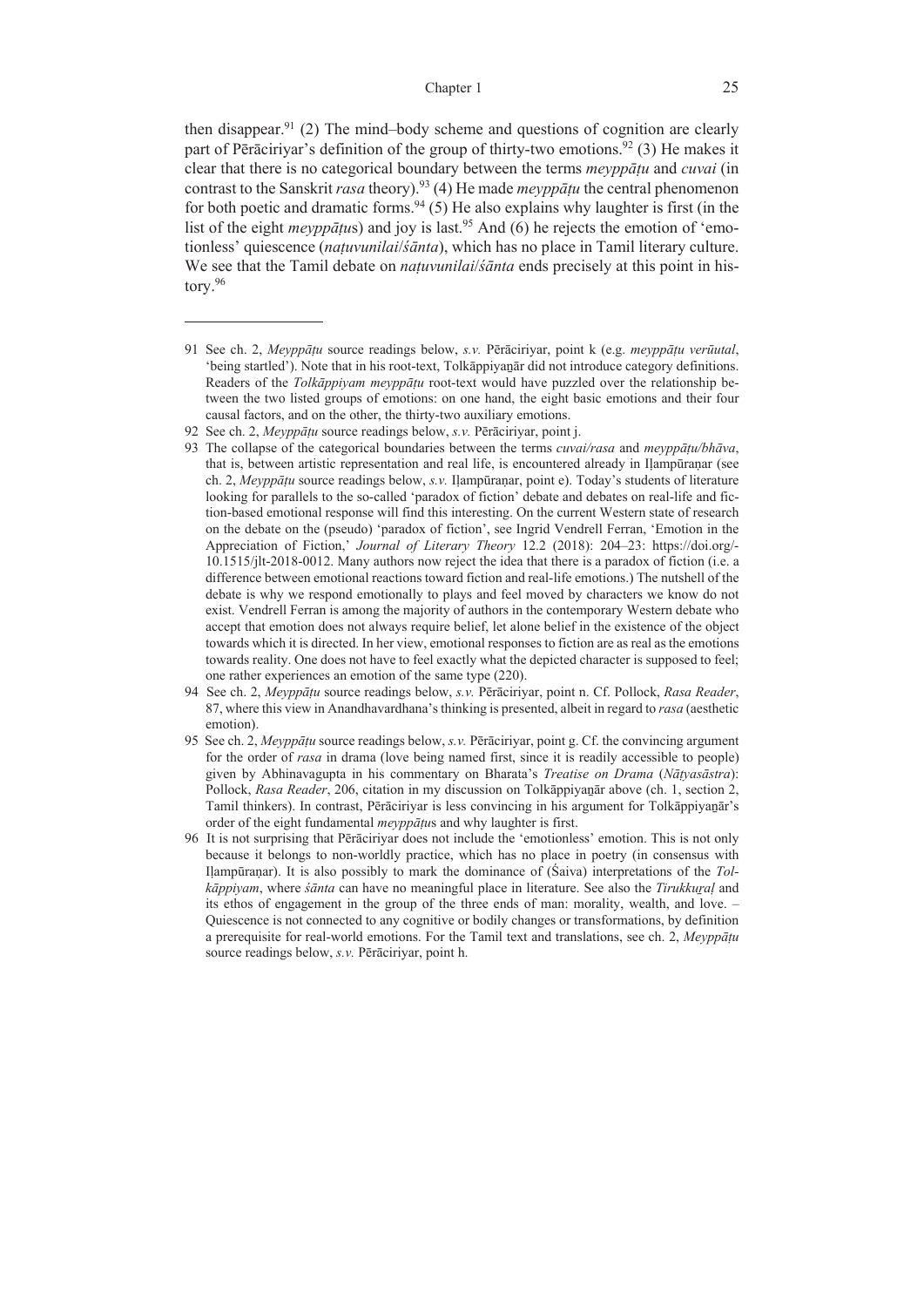Indeed, Pērāciriyar was a staunch traditionalist in reasserting the authority of the *Tolkāppiyam*'s codified emotionology against innovations.97 This was his commentarial programme when dealing with the *meyppāṭu* root-text. And this had consequences for the theorisation of emotion knowledge.

# **Kurukaip Perumāḷ Kavirāyar's** *Māṟaṉalaṅkāram***, sixteenth century (with Irattiṉak Kavirāyar's seventeenth-century commentary)**

The *Māranalankāram* (1575)<sup>98</sup> exhibits important changes in the sphere of discussions on emotions. The most important change in this grammar on figures of speech ('ornamentation') is the discourse on emotions being moved from secular poetry to theology. But the *meyppāṭu-cuvai* complex not only includes theology, it is restricted to theology, or more precisely, to Vaisnava theology. Probably not coincidentally, we find significant parallels in the sixteenth-century Sanskrit discourse on *rasa*. 99

Perumāl Kavirāyar, a Tenkalai Śrīvaisnava and Vēlāla merchant, modelled his grammar about figures of speech on the *alaṅkāram* grammar of Taṇṭi,100 but adds more examples of such figures (Tam. *aṇi*), evidently with the ambition of creating something new, quite in contrast to the conservative attitudes of Pērāciriyar.<sup>101</sup> The Māranalankāram (carpu nūl) and the earlier Tantivalankāram (mutal nūl, primary source) are the only grammars on figuration (*alaṅkāram*). However, while the *Taṇṭiyalaṅkāram* is a grammar for secular poetry, the *Māṟaṉalaṅkāram* is a treatise on and for Vaiṣnava *bhakti* devotion, thus providing us first valuable insights into

<sup>97</sup> See also Cox's characterisation of Pērāciriyar's 'uncompromisingly rigid adherence to literary tradition (*marapu*) centered exclusively on the *Tolkāppiyam* and a defined canon of classical texts' ('Bearing,' 86).

<sup>98</sup> For this dating, see Kamil V. Zvelebil, *Lexicon of Tamil Literature* (Leiden: Brill, 1995), 419. The edition used is *Māṟaṉalaṅkāram mūlamum paḻaya uraiyum*, ed. Kōpālaiyar. The edition includes the author's (Kurukaip Perumāḷ Kavirāyar's) text, the commentary of Irattiṉak Kavirāyar, himself a poet, as well as the editor's (Ti. Vē. Kōpālaiyar's) own commentary (the latter in square brackets).

<sup>99</sup> Rūpa Gosvāmī, a sixteenth-century theoretician from Bengal (c.1470–1557, born in Karnataka) who wrote in Sanskrit, adopted aesthetic emotion (*rasa*) conceptions of secular literature in his thoughts on Vaiṣṇava devotional *bhakti*; see Pollock, 'Rasa after Abhinava,' 431–32. See also Pollock, *Rasa Reader*, 302; and Kiyokazu Okita, 'Salvation through Colorful Emotions: Aesthetics, Colorimetry, and Theology in Early Modern South Asia,' in *Historicizing Emotions: Practices and Objects in India, China, and Japan*, ed. Barbara Schuler (Leiden: Brill, 2017), 100–12.

<sup>100</sup> Like Taṇṭi's grammar, the *Māṟaṉalaṅkāram* begins with a *ciṟappuppāyiram*, a 'specific preface' (usually by a person other than the author, here, by Irattinak Kavirāyar, a commentator). In this preface '*Taṇṭi mutalnūl aṇi*' is mentioned; see *Māṟaṉalaṅkāram*, ed. Kōpālaiyar, 2, point 5, *ciṟappuppāyiram*, verse beginning with *ulakam*. On the grammar on *ciṟappuppāyiram*, see *Māṟaṉalaṅkāram*, ed. Kōpālaiyar, 55, verse 61.

<sup>101</sup> Cf. Sheldon Pollock, 'New Intellectuals in Seventeenth-century India,' *The Indian Economic and Social History Review* 38.1 (2001): 3‒31 (7): on newness.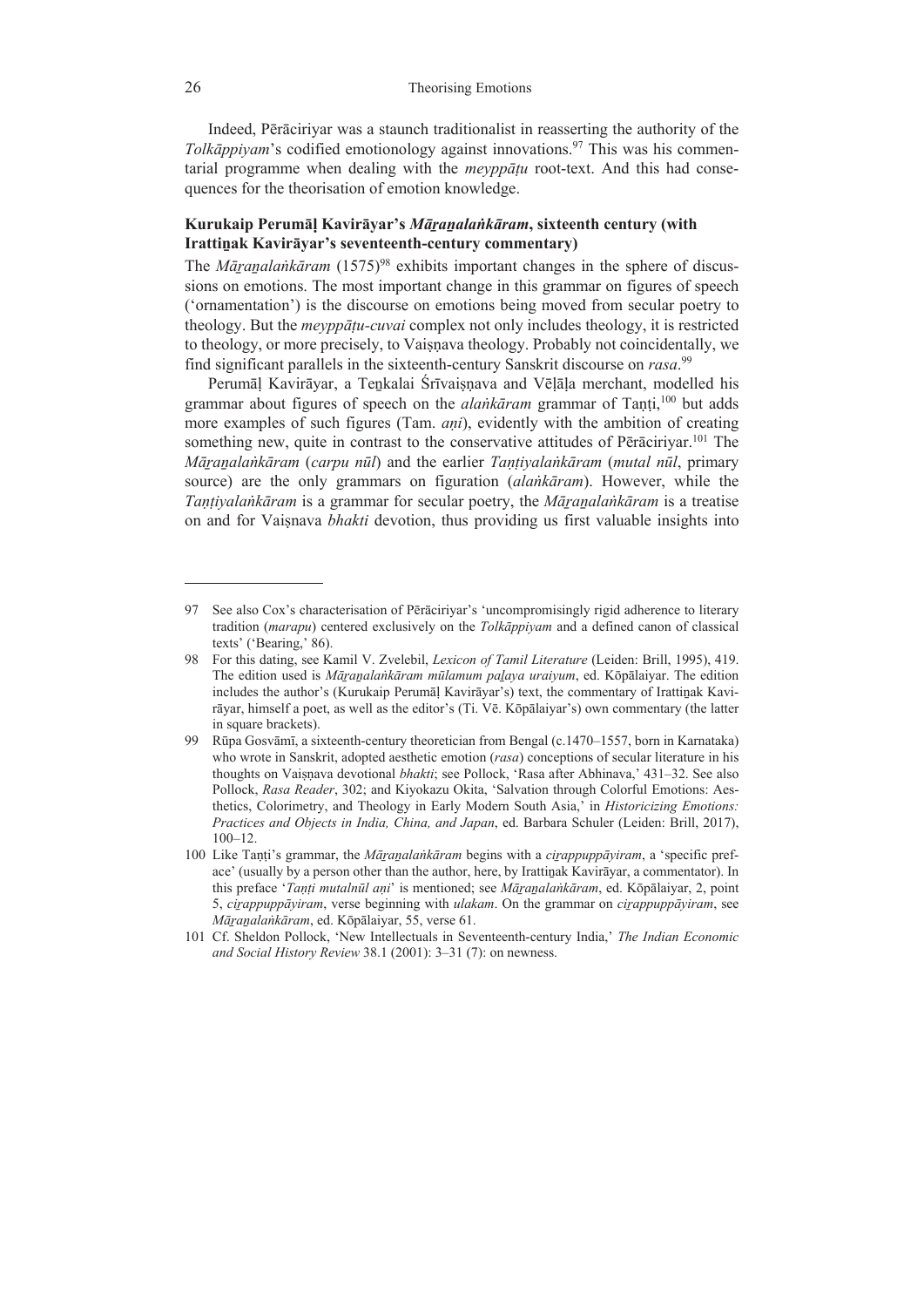Vaisnava concepts of grammar *(ilakkanam)* and how it should be written.<sup>102</sup> Implicit in the paradigm shift from secular poetry to devotion is the locus of emotion shifting from text-internal characters to the devotee as character. In this fundamental reconfiguration of emotions, including their semantic net and knowledge, religious aesthetic principles become dominant.

The author of this grammar on figures of speech was in many ways a remarkable theoretician: (1) He composed the examples of figures of speech himself, using the poetic technique of triple entendre, including a lover, the Vaisnava saint Nammālvār (whose name Māran is borrowed for the title of the treatise), and the god Māl Visnu.<sup>103</sup> (2) He shifts *cuvai* from being the aesthetic tasting of literature to *cuvai* representing the aesthetics of religious experience. (3) Thereby, emotion is not tasted by a character in a literary text, but in the heart of the devotee. (4) He gives priority to the *cuvai perumitam* (greatness, grandeur), listing it as the first of the *cuvai*s, since it pertains to Víṣṇu, who is great. This is different from the order in every list of *meyppāṭu*s seen so far.104 (5) In contrast to the Tamil foundational treatise on emotions (*TP*Ilam, 7: 247), Kurukaip Perumāḷ Kavirāyar not only begins his eight-point list of emotions (*meyppāṭu*) with greatness (*perumitam*), he also makes various other changes to establish a new Tamil emotional aesthetics of religion. The inclusion of quiescence as a ninth *cuvai*, as well as the idea that *meyppāṭu*s can be experienced in combination (e.g. fear and wonder), seem to have been added by Kurukaip Perumāḷ Kavirāyar's commentator, Irattinak Kavirāyar, whereby the Daṇḍin model has been left behind.<sup>105</sup>

# **Vaittiyanāta Tēcikar's** *Ilakkaṇa Viḷakkam***, seventeenth century (with Vaittiyanāta Tēcikar's auto-commentary)**

Later works, such as the seventeenth-century *Ilakkaṇa Viḷakkam*, 106 do not advance our understanding to any great degree of either the substance of *meyppāṭu* theory or

<sup>102</sup> The *Māṟaṉalaṅkāram* grammar includes the author's own preface (*taṟciṟappuppāyiram*), a chapter on the nature of the types of prefaces (*pāyiram*), a chapter with a general discussion (*potu*), the chapter *poruḷaṇi* on various figures of speech (which include *uvamai* [comparison], *uḷḷuṟai* [implicit meaning], *iṟaicci* [suggestion], and *cuvai*), a chapter on word ornaments (*collaṇi*), and a chapter containing other, leftover things, that is, things not yet discussed but relevant to understanding (*eccam*). Note that *poruḷ* precedes *col*. On the figures of speech *uvamai, ullurai, and iraicci* in the *porulani* chapter, see *Māranalankāram*, ed. Kōpālaiyar, 133– 94 (2. *uvamai*); 217‒31 (4. *uḷḷuṟai*); 300‒04 (22. *iṟaicci*).

<sup>103</sup> See *Māṟaṉalaṅkāram*, ed. Kōpālaiyar, 2‒3, *taṟciṟappuppāyiram* (with a 'specific' preface by Tirukkuraip Perumāḷ himself); with verses referring to Nammāḻvār, Māl Viṣṇu, the title of the book, and the author himself.

<sup>104</sup> See also ch. 2, *Meyppāṭu* source readings, *s.v. Māraṉalaṅkāram*, point f.

<sup>105</sup> See ch. 2, *Meyppāṭu* source readings, *s.v. Māraṉalaṅkāram*, points j and k.

<sup>106</sup> For this dating, see Cox, 'From Source-Criticism,' 118; Wilden, *Manuscript*, 21. On the *Ilakkaṇa Viḷakkam* (*IV*), a comprehensive grammar and the last of the five-division grammars, and on the *IV*, a synthesis based on first-hand knowledge of the grammatical tradition, see Wilden, *Manuscript*, 21, 313. Similar to the *Vīracōḻiyam*, the *IV* contains a section on *meyppāṭu*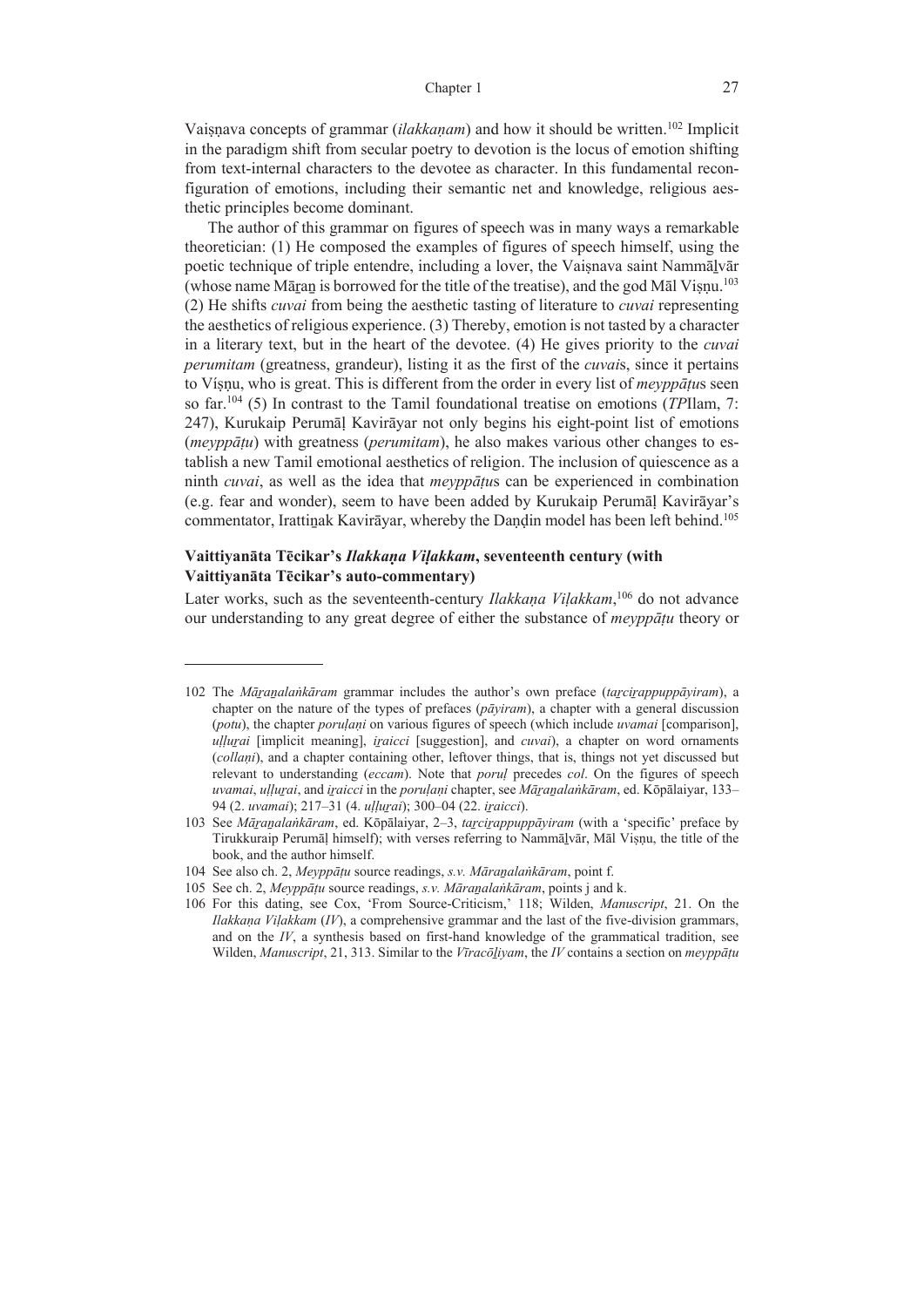its history. The *Ilakkaṇa Viḷakkam* (and this holds true for the auto-commentary as well)<sup>107</sup> reproduces the same set of topics in play from the time of Pērāciriyar and adds nothing contemporary, despite the height of Nayaka power being a remarkable period in south Indian culture. High traditionalism manifests itself,  $108$  a traditionalism uninterested in the complex and multi-voiced *meyppāṭu* discourse of earlier centuries.109 To explain this, we need look no further than the early thirteenth century and Pērāciriyar. The end of the discourse was heralded by him.<sup>110</sup>

The view of *meyppāṭu* of the author of the *Ilakkaṇa Viḷakkam*, Vaittiyanāta Tēcikar, is based solely on the authority of the *Tolkāppiyam* emotion root-text and the coherence of its system. This links the seventeenth-century author to the earliest extant Tamil tradition of theorising emotions in poetry. Vaittiyanāta Tēcikar builds one-toone on the emotion knowledge of the early Common Era,111 failing to grasp the historical transformation that the language of emotion certainly must have undergone

- 107 Tāmōtarampiḷḷai, in his editorial introduction (*Ilakkaṇa viḷakkam*, 2), explains that the commentary and the whole work (*mūlam* and *urai*) of the *IV* was written by Vaittiyanāta Tēcikar. But some of the sūtras on *col-aṇi* and the laudatory preface (*ciṟappup pāyiram*) where written by his elder son. Moreover, the *pāttiyal* (genre) at the end of the *poruḷatikāram* chapter was not written by Vaittiyanāta Tēcikar either. Vaittiyanāta Tēcikar, whose work is also called 'little *Tolkāppiyam*' (*kuṭṭit tolkāppiyam*, p. 2) does not add his own explications or readings to his commentary. Rather he gives the impression that he considers writing commentaries a form of slavish intellectual deference. For this mode of discourse, see Pollock, 'New Intellectuals in Seventeenth-century India,' 7, where seventeenth-century intellectuals are characterised as follows: '[…] the master who made the primary statements in a discussion [… was] viewed as a superior partner […]. In the face of the grandeur of the past, intellectuals typically assumed an attitude of inferiority […]'. ‒ On Vaittiyanāta Tēcikar's auto-commentary, see also Wilden, *Manuscript*, 310.
- 108 On the conservative views of Vaittiyanāta Tēcikar, see also Wilden, *Manuscript*, 351.
- 109 Since Vaittiyanāta Tēcikar's commentary on the *Ilakkaṇa Viḷakkam* is based on Pērāciriyar's commentary, we can rule out the possibility that the seventeenth-century Vaittiyanāta Tēcikar was aware of these other voices.
- 110 This was a period when, alternative scholarly perspectives met with the resistance of an assertive classicism that privileged the *Tolkāppiyam*. See Cox, 'Bearing' 86.
- 111 In contrast, Vaittiyanāta Tēcikar's auto-commentary builds one-to-one on Pērāciriyar's (the second commentator on the *Tolkāppiyam*) explications of *meyppāṭu*, but without the latter's reflective reporting of other scholars. Vaittiyanāta Tēcikar's conservatism is based solely on

as well as one on *aṇi/alaṅkāram* (poetic ornamentation), the latter discussing *cuvai*. On Vaittiyanāta Tēcikar, the teacher of Paṭikkācuppulavar (author of the *Toṇṭaimaṇṭala Catakam*) who, in turn, was a court poet of Ragunātha Sētupati of Rāmanātapuram (1685–1723), see *Ilakkaṇa viḷakkam, eḻuttatikāram + collatikāram + poruḷatikāram* [by Vaittiyanāta Tēcikar with his autocommentary], ed. Ci. Vai. Tāmōtarampiḷḷai (digitised by Roja Muthiah Research Library, Chennai; front matter missing), 2 (Tāmōtarampiḷḷai's editorial introduction, *patippurai*). According to Shulman, *Tamil: A Biography*, 302, Tāmōtarampiḷḷai edited and published the *IV* in 1889. Ci. Vai. Tāmōtarampiḷḷai (1832‒1901), a Jaffna Vēḷāḷa, was a senior contemporary of U. Vē. Cāminātaiyar (1855‒1942). ‒ I cite throughout from *Ilakkaṇa viḷakkam*, ed. Tāmōtarampiḷḷai, rather than from *Ilakkaṇa viḷakkam: poruḷatikāram-akattiṇaiyiyal* [by Vaittiyanāta Tēcikar], ed. Ti. Vē. Kōpālaiyar (Tañcāvūr: Caracuvati Makāl Nūlnilaiyam, 1972), 754–870.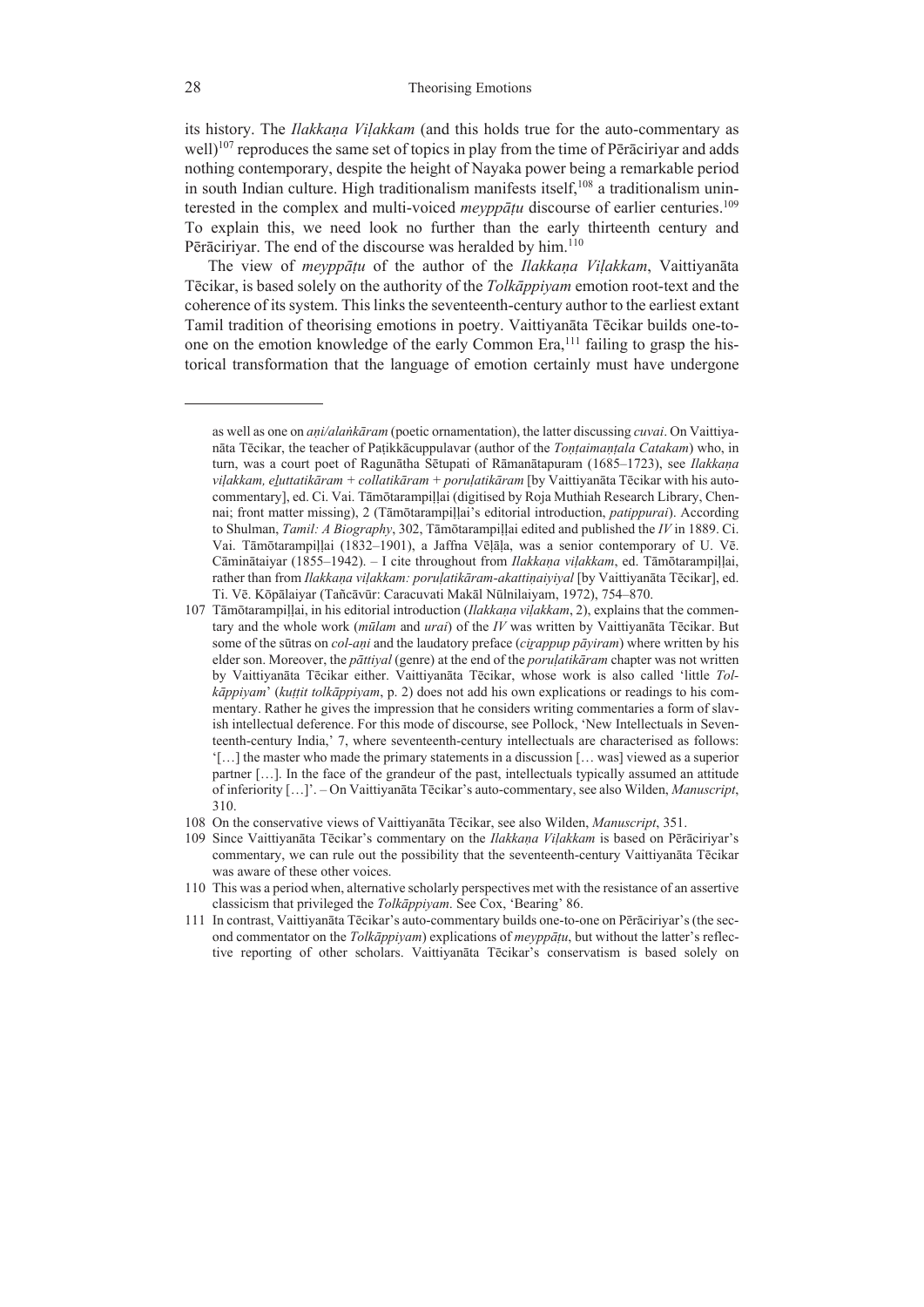between Pērāciriyar (early thirteenth century) and the seventeenth century, even more so since the period from 1600 onward had seen a surge of new literary genres (such as ballads [katai], picaresque dramas [*nontinātakam*] and the like),<sup>112</sup> as well as new social groups coming to the fore politically. Instead of introducing contemporary emotion knowledge, such as 'new' emotion preferences, or novel ideas, such as fake emotions, misinterpreted emotions due to cognitive error, or gendered emotions, Vaittiyanāta Tēcikar's conservatism is based solely on the *Tolkāppiyam*'s categorisation and understanding of *meyppāṭu* as well as add-ons from Pērāciriyar's commentary reproduced in Vaittiyanāta Tēcikar's auto-commentary.

However, one thing is novel. In contrast to the traditional *Tolkāppiyam* framework of 'emotion' poetry that lacks a conceptual analogue to *cuvai*/*rasa* (aesthetic emotion), Vaittiyanāta Tēcikar models the *Ilakkaṇa Viḷakkam* on the *Vīracōḻiyam* and applies *Vīracōḻiyam*, or respectively, the *Taṇṭiyalaṅkāram* usage of *cuvai* as a poetic ornament (*aṇi/alaṅkāram*), to his Tamil paradigm. Thus, the *Ilakkaṇa Viḷakkam* is the first text in more than five hundred years to be modelled in this way on the *Vīracōḻiyam*, thus attempting to synthesise Tamil and Sanskrit principles with regard to emotion theory.<sup>113</sup> However, the discussion remains purely related to text and character, and to eight *cuvai*s (with the heroic [*vīram*] first and laughter [*nakai*] last). In conclusion, Vaittiyanāta Tēcikar does insist on traditional views.

Pērāciriyar's final understanding of *meyppāṭu*: (1) the self-explanatory nature of the thirty-two auxiliary emotions (including the occasionally occurring auxiliary emotion of calm/tranquillity [*naṭunilai*]); (2) the problematic of a *cuvai* of quiescence (*natuvunilai*) without acknowledging its post-Abhinavagupta sense; (3) the interchangeable use of the technical terms *meyppāṭu*, *cuvai*, and *kuṟippu*; (4) acknowledgement of collective concepts (object of taste, sense-perception of taste, cognitive response, bodily changes). For details, see ch. 2, *Meyppāṭu* source readings below, *s.v. Ilakkaṇa Viḷakkam*, points a‒h. ‒ Vaittiyanāta Tēcikar's auto-commentary borrowed from Pērāciriyar, without attributing this to him, or only referring to 'the great commentary'. On this mode, see Pollock, 'New Intellectuals in Seventeenth-century India,' 7: '[…] systematic thought in South Asia […] disembedded from any spatio-temporal framework […] by the elimination of all historical referentiality. The names and times and places of participants in intellectual discourse across fields are largely excluded even where such exclusion makes it appreciably more difficult to follow the dialogue between disputants […] this […] also implied that all intellectual generations, […] were thought of as coexistent: the past was a very present conversation partner'. ‒ Tāmōtarampiḷḷai, in his editorial introduction (*patippu urai*), asks why Vaittiyanāta Tēcikar simply reproduces the *Tolkāppiyam*, answering that the reason for this is that students must easily memorise it. Vaittiyanāta Tēcikar facilitates this by citing the root-text (*mutal nūl*) (*Ilakkaṇa viḷakkam,* ed. Tāmōtarampiḷḷai, 15, '*cūttiraṅkaḷaip pāṭam…'*).

<sup>112</sup> To the *katai* genre belong *villuppāṭṭu*, *ammāṉai*, and *kummi.* On the *katai* genre and the *villuppāṭṭu*, see Barbara Schuler, *Of Death and Birth: Icakkiyamman, a Tamil Goddess, in Ritual and Story* (Wiesbaden: Harrassowitz, 2009. [*Ethno-Indology* 8, Heidelberg Studies in South Asian Rituals], with the DVD *A Ritual of the Vēḷāḷas in Paḻavūr, India*).

<sup>113</sup> On the grammatical-poetic-compositional project of the *Vīracōḻiyam* and the *Ilakkaṇa Viḷakkam* and their relation to each other, see Anne E. Monius, '"Sanskrit is the Mother of All Tamil Words": Further Thoughts on the Vīracōḻiyam and Its Commentary,' in *Buddhism Among Tamils in Tamilakam and Īlam, Part 3: Extension and Conclusions*, eds Peter Schalk and Astrid van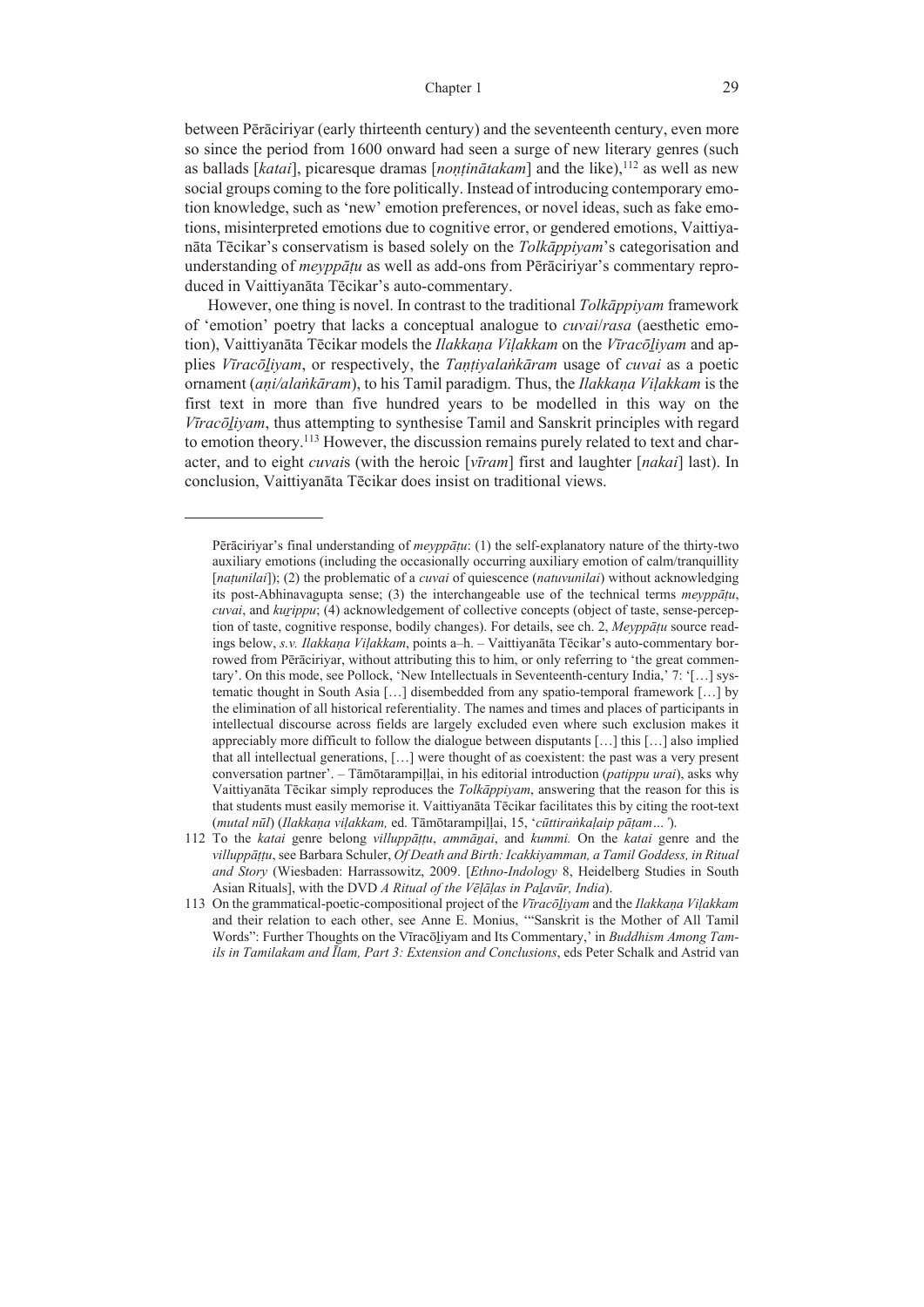Although in premodern India, lack of change was not considered a defect or something negative,  $114$  it remains an open question as to why there was no creative push or impact on the emotion theories in the *Ilakkaṇa Viḷakkam*, 115 written at a time experiencing remarkable literary and social upheavals. An answer might lie in the *pāṭṭiyal* handbooks, a specific type of treatise that describes and prescribes forms, types, genres, and subgenres of medieval and early modern literary texts, as for example, *ulā*, *ammāṉai*, *mālai*, etc.116 Perhaps it was exactly in reaction to this 'new' type of grammar that the *meyppāṭu* discourse in the seventeenth century presents an image of intellectual stagnation. The *pāṭṭiyal* treatises, to my knowledge, do not speak of *meyppāṭu* or *cuvai*; nonetheless, they do contain 'emotion' in their theorised genres of praise (e.g. *meykkīrti*; also *ulā*, processional poems).117 Another possible answer may be that it was in reaction to the great upheavals of the time, with these giving rise to a retrogressive reorientation and conservative traditionalism in literary *meyppāṭu* theory by the theorists who held sovereign power.

Whatever the case may be, this had consequences for the theorisation of emotions in the early modern period, since only new paths lead to the production of innovative paradigms. With some certainty, however, it can be said that after the seventeenth century the technical term *meyppāṭu* lost its appeal.118 Mapping out the precise date is a task still to be done. The same fate befell the *meyppāṭu* emotion word *perumitam* (greatness, excellence), so prominent in the *Tolkāppiyam* emotionology, already much earlier.<sup>119</sup>

Nahl (Uppsala: Uppsala Universitet [Acta Universitatis Upsaliensis, Historia Religionum 33], 2013), 103–29 (103 n. 3). See also Tāmōtarampiḷḷai and his editorial introduction (*patippu urai*) to the *Ilakkaṇa viḷakkam,* ed. Tāmōtarampiḷḷai.

<sup>114</sup> See Pollock, 'The Theory of Practice,' 499.

<sup>115</sup> It would be reasonable to expect this after reading the statement of Pollock ('New Intellectuals in Seventeenth-century India,' 7): '[…] by the seventeenth [century at the latest …] "new" has ceased to connote "worse"' in discourses. This finds also expression in Pollock, ibid., 10, where he states that in the seventeenth century an understanding began of 'how new knowledge can actually be produced'.

<sup>116</sup> *Pāṭṭiyal*s, 'literary genres'; nature/quality (*iyal*) of poetic compositions (*pāṭṭu*). On the list of *pāṭṭiyal*s, see Zvelebil, *Lexicon of Tamil Literature*, 540. See also Ti. Vē. Kōpālaiyar, *Tamiḻ ilakkaṇap perakarāti*, vol. 16, *poruḷ*: *pāṭṭiyal* (Chennai: Tamiḻmaṇ, 2005), 1–189 (12, 35, 163).

<sup>117</sup> Although Kōpālaiyar, *Tamiḻ ilakkaṇap perakarāti* (vol. 16), 170–71 lists '*meyppāṭṭiyal*', he mainly refers to *TP*Pēr 249–250 in his summary. I myself could not find any theoretical treatment in the chapters in the *Citamparappāṭṭiyal*, ed. Ki. Irāmānujaiyaṅkār (Maturai: Madurai Tamiḻccaṅka Muttirācālai, 1932) encompassing *uṟuppiyal*, *ceyyuḷiyal*, *oḻipiyal*, *poruttaliyal* and *marapiyal*.

<sup>118</sup> Note also that the concept of *meyppāṭu* was confined to the themes of love and war (*akapporuḷ* and *purapporul*).

<sup>119</sup> While *perumitam* denotes excellence rather than valour (*vīram*), this term had been discarded and replaced by *vīram* by the time of Iḷampuranar at the latest. I refer here to commentarial works and post-*Tolkāppiyam* treatises.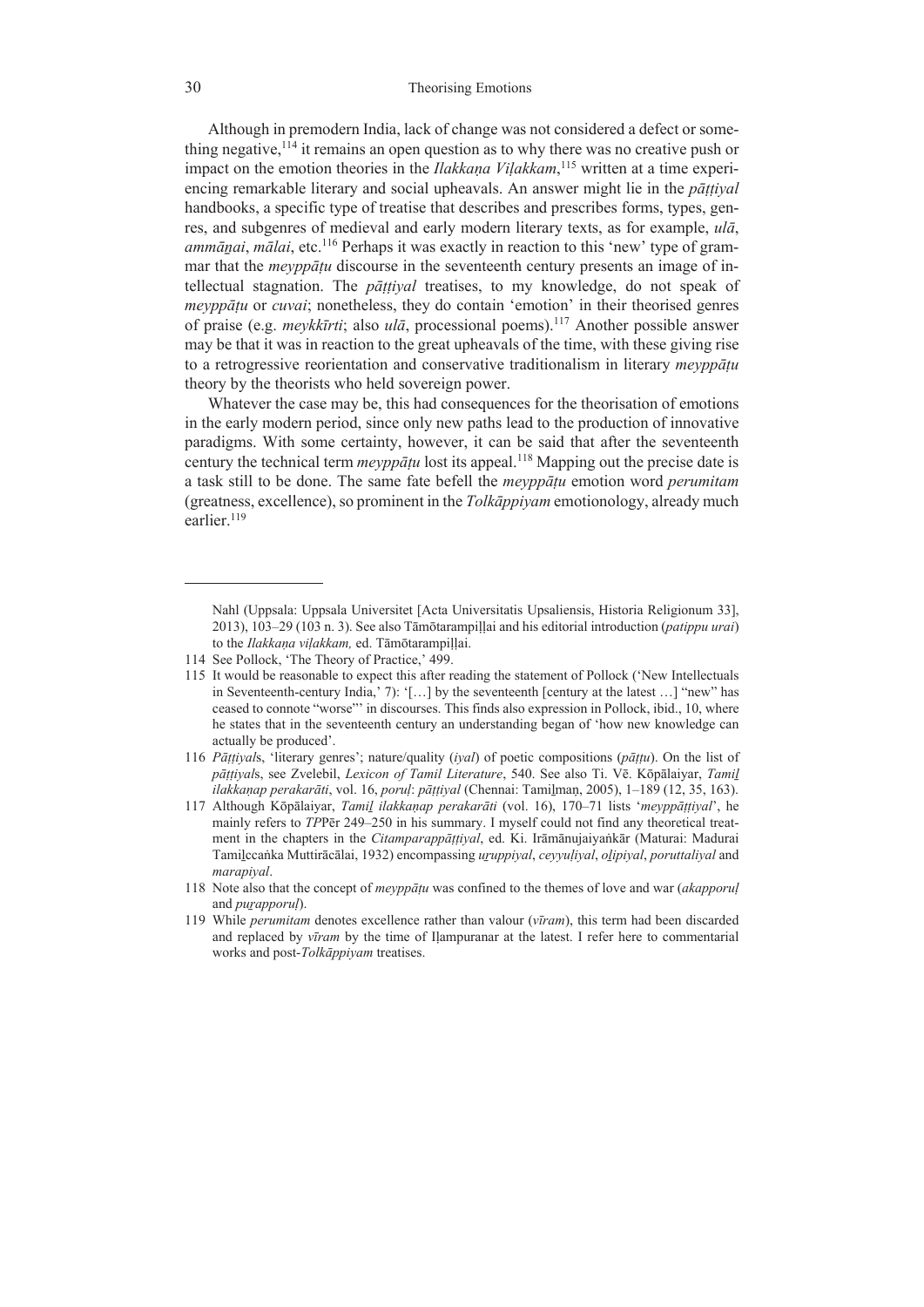#### **Concluding Remarks**

As an outline of the larger picture, it is possible to say that thinking about literary emotions was in full swing in Tamil lands from the eleventh to thirteenth centuries, when it reached its zenith, and then acquired fresh energy in the early modern period. Within this history, four distinct strands of theoretical literary emotion knowledge can be seen: (1) the conservative-ideological *Tolkāppiyam* strand, which deals with emotions based on normative patterns bound to rules; (2) the Buddhist strand, in which thoughts on emotions are ethically oriented; (3) the devotional Vaiṣṇava strand involving the emotional aesthetics of religion; and (4) the *alaṅkāram/aṇi* figuration strand, which deals with the aesthetic use of emotions as ornaments or figures of speech. These variations of emotion knowledge were contingent on intellectual or religious affiliation, and each had its own theoretical or commentarial agenda. On occasion, it is possible to observe the reappearance of certain ideas in the *Tolkāppiyam-*Pērāciriyar line or the *alaṅkāram* strand of thinking. Concurrent innovative and conservative emotion knowledge strands can also, at times, be encountered (with both holding an authoritative status). The Buddhist and Vaisnava strands moved in their own innovative directions. A particular finding is that there was no self-contained emotion knowledge in the theories on poetics. While there was historical linearity, there were also breaks and peripheral emotion knowledge. The prioritising of certain emotions was often connected to identity (as for example the Buddhist ideal of quiescence, or the Vaisnava view of the emotion of greatness).

Common to all strands is a taxonomy wherein eight main emotions are found. Although some strands add the emotion of quiescence to the canonical eight, they never depart from the total number of emotions as given in the *Tolkāppiyam* or *Vīracōḻiyam*. Moreover, the locus of these emotions, whether in a literal or figurative form, is always the character, also in the case of Vaisnava theories on emotion, where the god and his devotee are considered characters.

Tamil thinkers on literary emotion theorised aesthetic concepts of emotion rather late when introducing *cuvai*, literally 'taste', an idea akin to *rasa.* It is likely that the *cuvai* aspect of emotion was already evident in Tamil literature in the post-Caṅkam period, from the *Cilappatikāram* (*The Tale of an Anklet*) onward, but was only theorised later. As in Sanskrit, the concept of taste, that is, the act of tasting, is typically tied to the causal factors involved (the objects being tasted). When reconstructing the history of *cuvai* one finds various shifts. This ranges from *cuvai* being newly introduced in the Buddhist *Vīracōḻiyam*, altered in the drama-based *Ceyiṟṟiyam*, and consolidated by Iḷampūraṇar, to *cuvai* as a figure of speech in the first *alaṅkāram* grammar, and its falling victim to Pērāciriyar's 'cancel culture', a threshold that can be clearly distinguished. A fundamental shift appeared in the sixteenth century, when after a period of incubation, *cuvai-meyppāṭu* appeared in the avant-garde theories of Vaiṣṇava religious thinkers.

In turn, the concept of *meyppāṭu* (ordinary emotion) that goes back to the *Tolkāppiyam* root-text dating to the middle of the first millennium, was somatised in the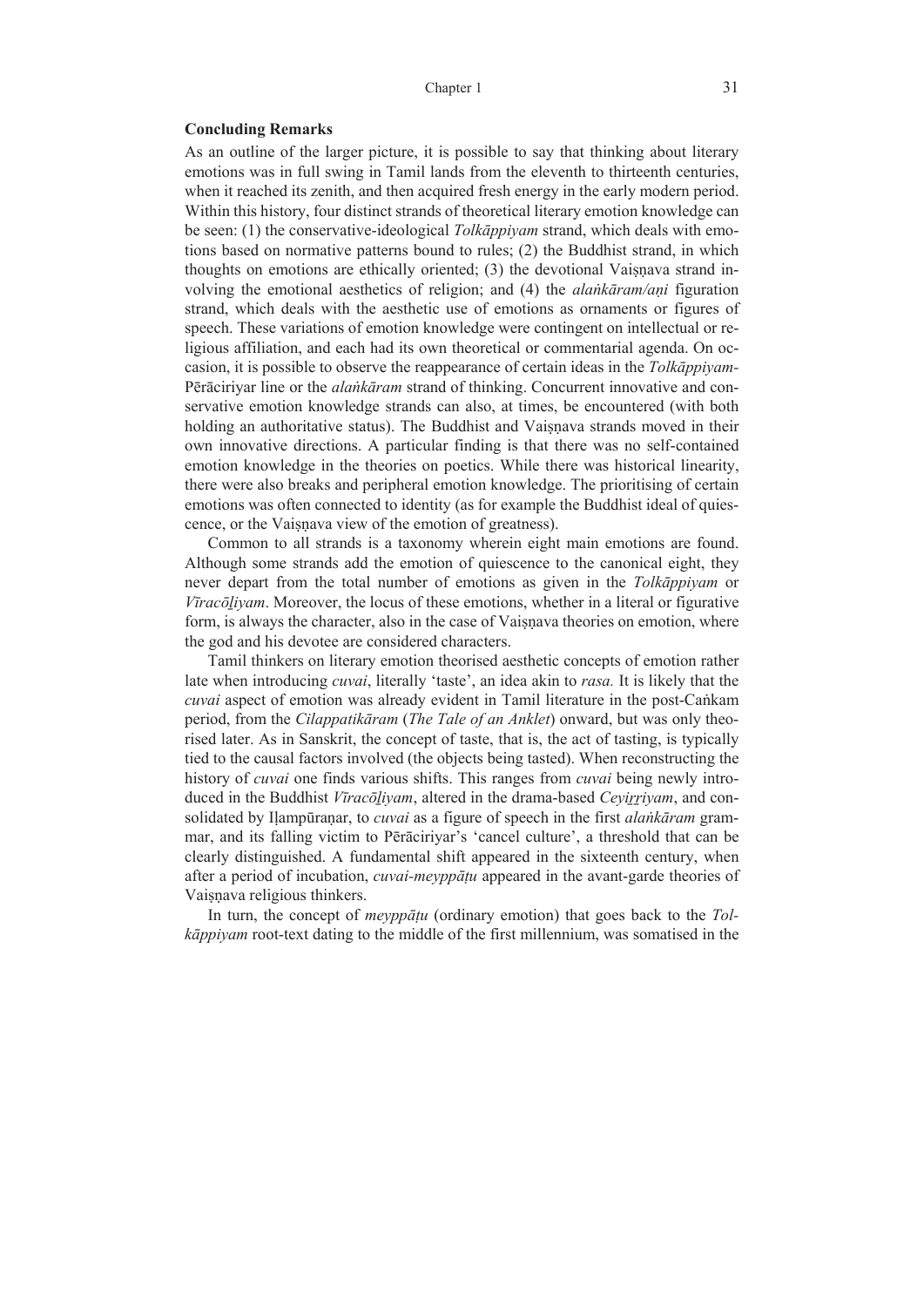*Vīracōḻiyam*, upgraded in the *Ceyiṟṟiyam*, and expanded by Iḷampūraṇar. Finally, the commentator Pērāciriyar returned the *meyppāṭu* concept to the original notions of the *Tolkāppiyam* root-text, which involved a great loss of emotion knowledge. In the Tamil context, the boundary between *meyppaṭu* and *cuvai* (ordinary emotion and aestheticised emotion) is somewhat blurred. The enhancing of emotions or their having variable intensity was not theorised in relation to *cuvai*, despite the fact that 'emotional intensity' was practised, particularly as part of devotional religion. Indeed, Tamil thinkers on emotion left certain aspects of the complex concept of emotion far from clear.

When mapping the history of the canonical emotion words, one similarly finds various shifts. A fundamental shift appeared in the Buddhist *Vīracōḻiyam*, in which the emotion word *perumitam* (greatness, grandeur) disappeared.<sup>120</sup> This word then lost its appeal and was replaced by  $v\bar{\iota}$ *ram* (valour, heroic),<sup>121</sup> an emotion word that carries quite different connotations. But surprisingly, *perumitam* had a comeback in the late sixteenth century, when religious emotional aesthetics were introduced into the emotion theory of the *Māṟaṉalaṅkāram*. 122 The commentator of the *Māṟaṉalaṅkāram* then expanded on this theory in the seventeenth century, introducing new ideas such as the possibility of two emotions being experienced at the same time.

# 3 Problems in translating Tamil technical writings into English

#### **Temporal and linguistic layers**

The texts on *meyppāṭu* were written in a multilingual region; their Tamil authors could draw on sources in Sanskrit, in the original.123 In my overview the texts vary from elaborate commentaries interspersed with quotations in Tamil verse, to rare occasions in which the texts, though written in Tamil script, are actually linguistic variants of Sanskrit. I present the text collection in strict chronological order, although the various emotion concepts may be from different temporal or linguistic layers. Some treatises (as for example the *Ceyirriyam*) are only extant as fragments in the form of citations by later authors. Chronology remains a problem. Often we can determine the date of

<sup>120</sup> See ch. 2, *Meyppāṭu* source readings, *s.v. Vīracōḻiyam* I.b, in which *perumitam* is replaced by *uṭkōḷ.*

<sup>121</sup> See ch. 2, *Meyppāṭu* source readings, *s.v.* Pērāciriyar, point f, (6) *perumitam* means *vīram*.

<sup>122</sup> See ch. 2, *Meyppāṭu* source readings, *s.v. Māraṉalaṅkāram*, point f.

<sup>123</sup> For the gradually increasing influence of Sanskrit in the Tamil country around the fourth century CE, 'when the language of the chancellery of the Pallavas, which formerly was Prākṛt, gave place to Sanskrit', see Filliozat, 'Tamil and Sanskrit in South India,' 6. At the end of the fourth century CE there also lived several famous Buddhist Tamils (including Buddhadatta of Uṟaiyūr and Dhammapāla) who wrote works in Pāli (ibid., 7). In Filliozat's opinion, the influence of Sanskrit in the Tamil country became distinct only after Tamil literature was already highly developed (ibid., 10).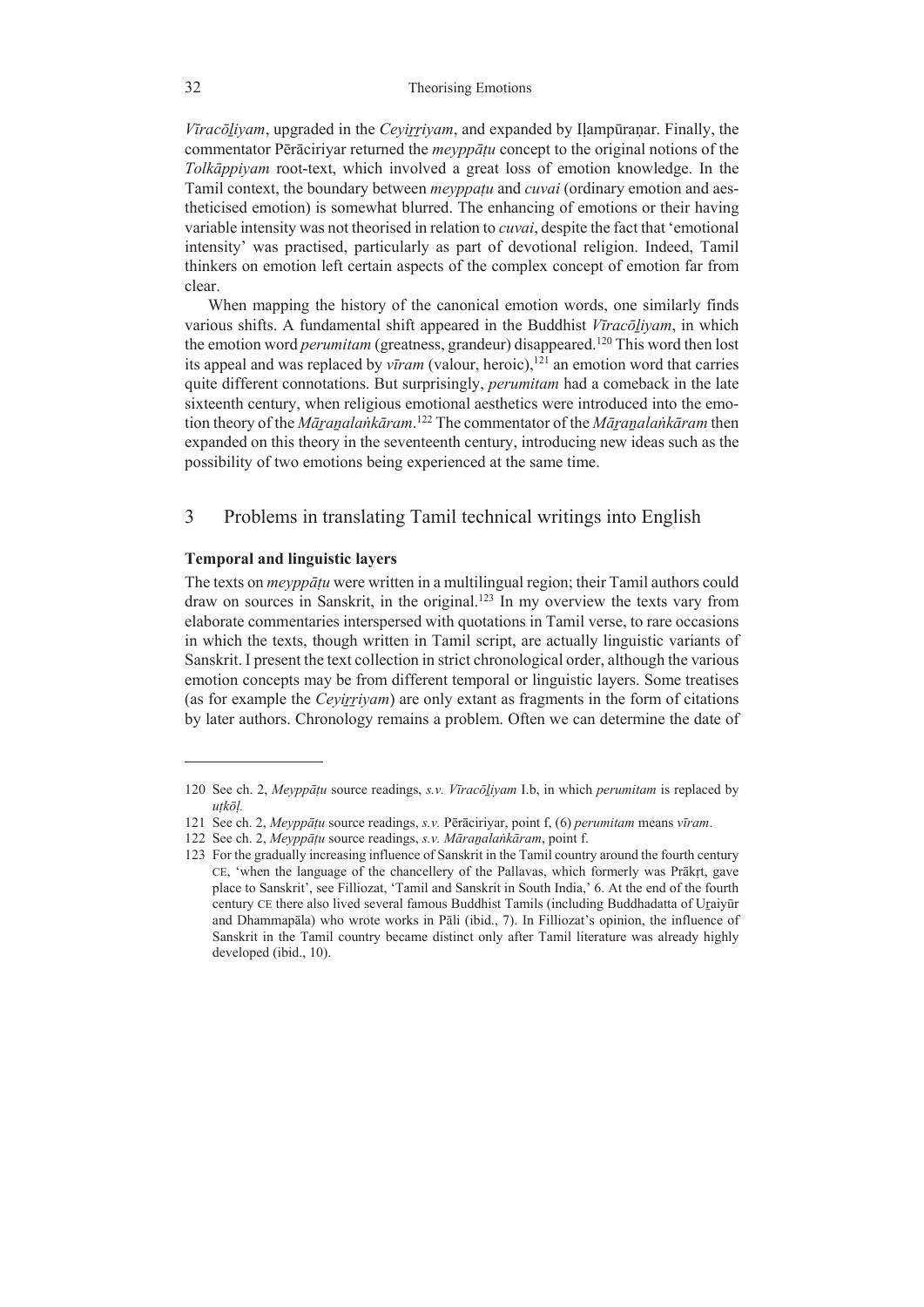an author or a text only on the basis of relative chronology: who is quoted or who quotes it. Classical Tamil texts are particularly difficult to date and opinions among scholars vary. My chronology follows the text-critical arguments of Indologists who are particularly familiar with these texts and have sorted out who quoted whom, or who adopted whose ideas. On my part, I have tried not to omit any significant argument that the commentators of these treatises have left for us.

The presence of commentaries is an additional complication, or help, for the chronological order. I quote here Pollock (*Rasa Reader*, Preface, xiii), who states:

On the one hand, these [commentaries] are works intimately related to their primary texts – which can sometimes be almost incomprehensible without them – and it is reasonable to present them together. On the other, commentaries often exhibit much later thinking, and to present them along with the texts risks violating a core historical principle […].

Alertness is particularly called for when a commentator contradicts his root-text on the basis of emotion concepts that were unavailable to the root-text's author. The late eleventh- or twelfth-century commentator on the *Tolkāppiyam meyppāṭu* chapter (mid-first millennium(?) CE), for example, applies in the commentary *cuvai* (Skt. *rasa*) and *naṭuvunilai* (Skt. *śānta*) ideas to passages of the root-text that neither mention *cuvai*/*rasa* (aesthetic emotion) nor knew the concept of aesthetic emotion, such as quiescence, Skt. *śānta*. We must keep this in mind when reading the following overview.

For reasons of comprehensiveness, included here are all commentaries and treatises concerning not only the term *meyppāṭu*, but also the term *cuvai*. I provide the *cuvai* discussion as well, since the main arguments of the *meyppāṭu* discourse would be otherwise unintelligible. And to do justice to the ideas at work in the historical *meyppāṭu* discourse, we must also include Buddhist and Jain thought (as for example the Buddhist grammar *Vīracōḻiyam*).

### **Translation of Tamil technical terms**

There is consensus among Tamil scholars that the interpretation and, thus, the translation of the technical term *meyppāṭu* is a major problem. Indra Manuel translates *meyppātu* as 'experienced [◦*pātu*] in the body [*mey*◦]'.<sup>124</sup> Cutler and Selby understand the noun *meyppāṭu* to mean 'the conditions (◦*pāṭu*) of the body (*mey*◦)', while Monius opts for the similar translation 'appearing (∘*pātu*) in the body ( $mev$ °)'.<sup>125</sup> Cox submits

<sup>124</sup> Indra Manuel, 'Meyppāṭu,' in *Literary Theories in Tamil* by Indra Manuel (Pondicherry: Pondicherry Institute of Linguistics and Culture, 1997, 134–45), 134.

<sup>125</sup> Cox, 'From Source-Criticism,' 119. See also Monius, *Imagining*, 34: '*meyppāṭu*, literally "appearing in the body"'.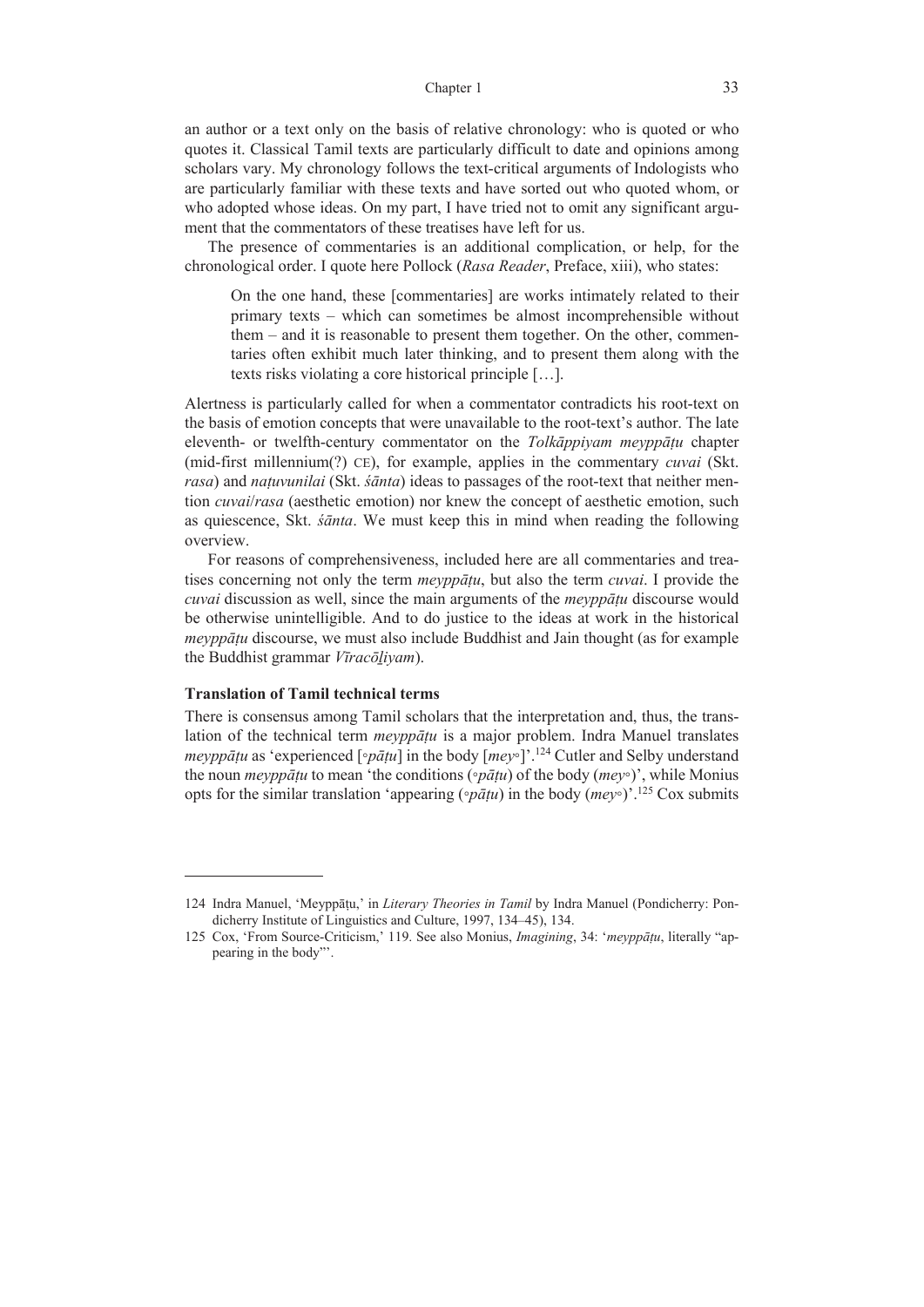(as far as the *Tolkāppiyam* emotion chapter is concerned) a new interpretation, translating *meyppāṭu* as that which 'makes real'.126

I have chosen not to translate the term *meyppāṭu*, since much of the discourse on this term is, in fact, directed toward answering the question of what exactly it is. However, taking *meyppāṭu* as an umbrella category and translating it as 'emotion', that is to say as 'ordinary, real-world emotion' (in contrast to aesthetic emotion) is a viable option for historians of emotion. It is actually best if we do not expect conceptual symmetry with the English term, since, according to Dixon, $127$  the word 'emotion' entered the English lexis quite late (its antecedents being words such as 'passion', 'affectus', and 'sentiment').

The translations of other technical terms have offered no fewer difficulties. However, leaving all of the emotion terminology untranslated would probably make it impossible for lay readers to follow these texts. I therefore translate all terms except for the key term *meyppāṭu*. Regarding the translation of the main Sanskrit terms, I follow Pollock and translate *bhāva* as 'emotion', and *rasa* (Tam. *cuvai*) as 'aesthetic emotion'.

Not only is it problematic to grasp the distinctions between the different components that are in sum called *meyppāṭu*, but also to render them in intelligible English. In contrast to the Sanskrit *rasa-bhāva* doctrine, the *meyppāṭu* root-text *Tolkāppiyam*, for instance, does not introduce any functional terms, such as stable emotions (Skt. *sthāyi-bhāva*) and transitory emotions (*vyabhicāri-bhāva*), causes/factors (*vibhāva*), etc., but simply speaks of eight *meyppāṭu*s and thirty-two auxiliary *meyppāṭu*s.

Another problem for the translator is the question of equivalence. Is the technical Tamil term *meyppāṭu* equivalent to Sanskrit *bhāva* (emotion)? And is Tamil *cuvai* equivalent to Sanskrit *rasa* (aesthetic emotion, Pollock: literary emotion, lit. 'taste')? Or is *cuvai*, literally 'taste', a lower physical faculty, more akin to the five bodily senses and related to objects of a primarily material nature (gustatory, etc.)? Uncertainty grows when we come across the commentator's remark that '*meyppāṭu* and *cuvai* are interchangeable'. Further, is Tamil *cattuvam* (body changes or bodily reactions made known by various phenomena, such as horripilation, trembling, and the like) equivalent to Sanskrit *sāttvika-bhāva*, translated by Sanskritist Sheldon Pollock as 'psychophysical responses'? And what about *meyppāṭu uvakai*? I think this should be translated as 'joy', rather than 'desire' as it is translated by Cox. For the Sanskrit *rasa* term *śṛṅgāra*, which is concerned above all with physical desire, I have adopted from Pollock the translation 'erotic love', $128$  a translation that I use for its equivalent Sanskrit *kāma* as well. For the Tamil emotion term *nakai* I prefer the translation laugh-

<sup>126</sup> For details, see chapter 2, section 1 below, *s.v*. Cox; and Cox, 'From Source-Criticism,' 133.

<sup>127</sup> Thomas Dixon, *From Passions to Emotions: The Creation of a Secular Psychological Category* (Oxford, UK: Oxford University Press, 2004).

<sup>128</sup> Pollock, *Rasa Reader*, Preface, xvii.